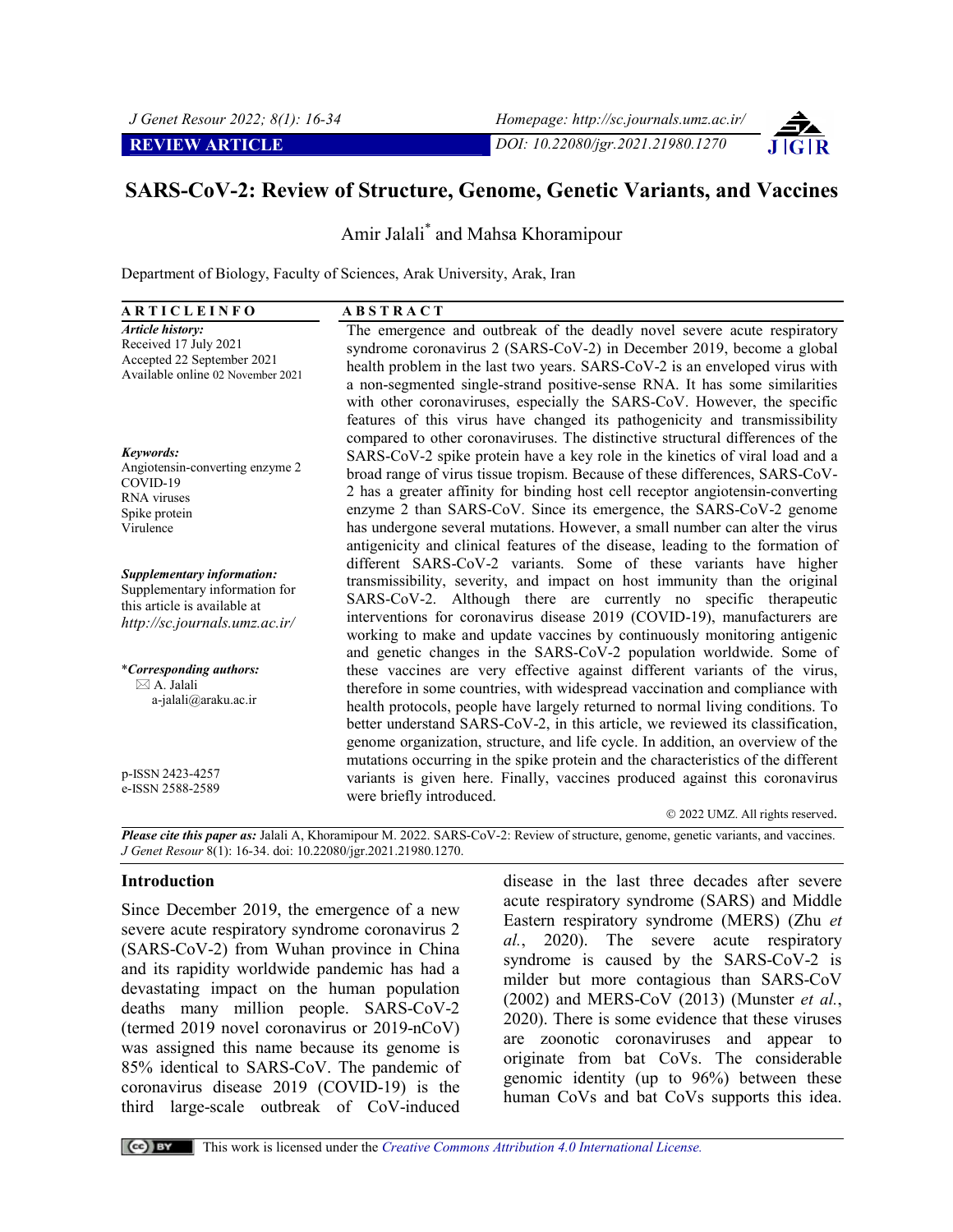Furthermore, based on the high similarity (90.3%) of the complete genome sequence of pangolin CoV and SARS-CoV-2, some researchers have also proposed a pangolin origin for SARS-CoV-2 (Zhang *et al.*, 2020a).

The virus is primarily transmitted by coughing or sneezing and nasal discharge or droplets of saliva from an infected individual. It mainly affects the respiratory system and causes influenza-like symptoms such as dry cough, fever, fatigue, and feeling of not being able to breathe well in acute cases (Zou *et al.*, 2020). However, along with respiratory disease, COVID-19 can cause unusual and unpredictable disorders such as systemic inflammation, development of acute kidney injury (AKI), cardiovascular disorders, and multi-organ dysfunction in high-risk patients. Multi-organ tropism is because of SARS-CoV-2 entering the host cells through angiotensin-converting enzyme 2 (ACE2) as an endogenous viral receptor. According to available statistics, the death rate due to COVID-19 is higher in people older than 60 and those with other diseases.

Here, we aim to briefly review the classification, structural properties, genome organization, life cycle, and molecular mechanisms of SARS-CoV-2 pathogenesis. We have introduced the most common SARS-CoV-2 variants and also provided useful data about them, such as the classification, origin, and the most important functional mutations that have a significant impact on the pathogenesis, transmissibility, and clinical demonstrations of the virus. Finally, we have provided updated information on COVID19 vaccines, which includes the type of vaccine, storage conditions, effectiveness against different variants, etc. In general, this review article can provide a proper reference for the improvement of control and medical care programs for Covid-19 infection.

## **Classification of coronaviruses**

Coronaviruses (CoVs) are spherical, enveloped pathogenic viruses with a diameter of 80-160 nanometers. This genus falls into the Coronaviridae family of the Nidovirales order. Within the Nidovirales order, which was introduced for the first time by ICTV in 1996, eight suborders have been developed: *Nanidovirineae*, *Ronidovirineae*,

*Tornidovirineae*, *Arnidovirineae*, *Mesnidovirineae*, *Abnidovirineae*, *Monidovirineae*, and *Cornidovirineae* (Walker *et al.*, 2019). In between, the *Cornidovirineae* suborder consists of one family, Coronaviridae, with two subfamilies, *Letovirinae* and *Orthocoronavirinae*. The *Orthocoronavirinae* subfamily referred to as "CoVs" in this review, is the largest in the Nidovirales order, with four genera: *Alpha*-, *Beta*-, *Gamma*-, and *Delta*coronaviruses. *Alpha*- and *Beta*- CoVs affect only mammals, *Gamma*- CoVs infect some birds species, and *Delta*- CoVs influence both mammals and birds (Woo *et al.*, 2012).

## **Shape and structure of coronaviruses**

The presence of club*-*like protein spikes (S) on the surface of spherical virus particles creates a crown-like (corona in Latin) shape on electron micrographs, giving them the name coronavirus. The four major structural proteins in coronavirus particles are the envelope (E), spike (S), membrane (M), and nucleocapsid (N) proteins, which share significant sequence homology in MERS-CoV, SARS-CoV, and SARS-CoV-2. The S, E, and M proteins are on the surface, while N protein complexes with a positive single-stranded RNA genome create a helically symmetrical nucleocapsid inside the envelope. In some beta-CoVs, another structural helically symmetrical nucleocapsid protein, the hemagglutinin esterase (HE), constructs secondary spikes at the membrane. All structural proteins participate in the host's innate immune response, and their coding sequence is organized at the 3' end of the SARS-CoV-2 genome.

The N protein is needed for the synthesis and packaging of RNA, and finally, virion assembly. This protein is extremely conserved in CoV and has about 90% sequence similarity between SARS-CoV and SARS-CoV-2. The RNA binding domain of the N protein is composed of 140 amino acids and bind to the viral genome in a beaded conformation (Fehr and Perlman, 2015). The phosphorylated status of the N proteins is essential for their attachment to viral versus non-viral RNA. Due to its high immunogenicity, this protein may be an attractive candidate for a possible vaccine target. The E protein acts as an ion channel (viroporin) and is the smallest  $(-8-12 \text{ kDa}, 75 \text{ amino acids})$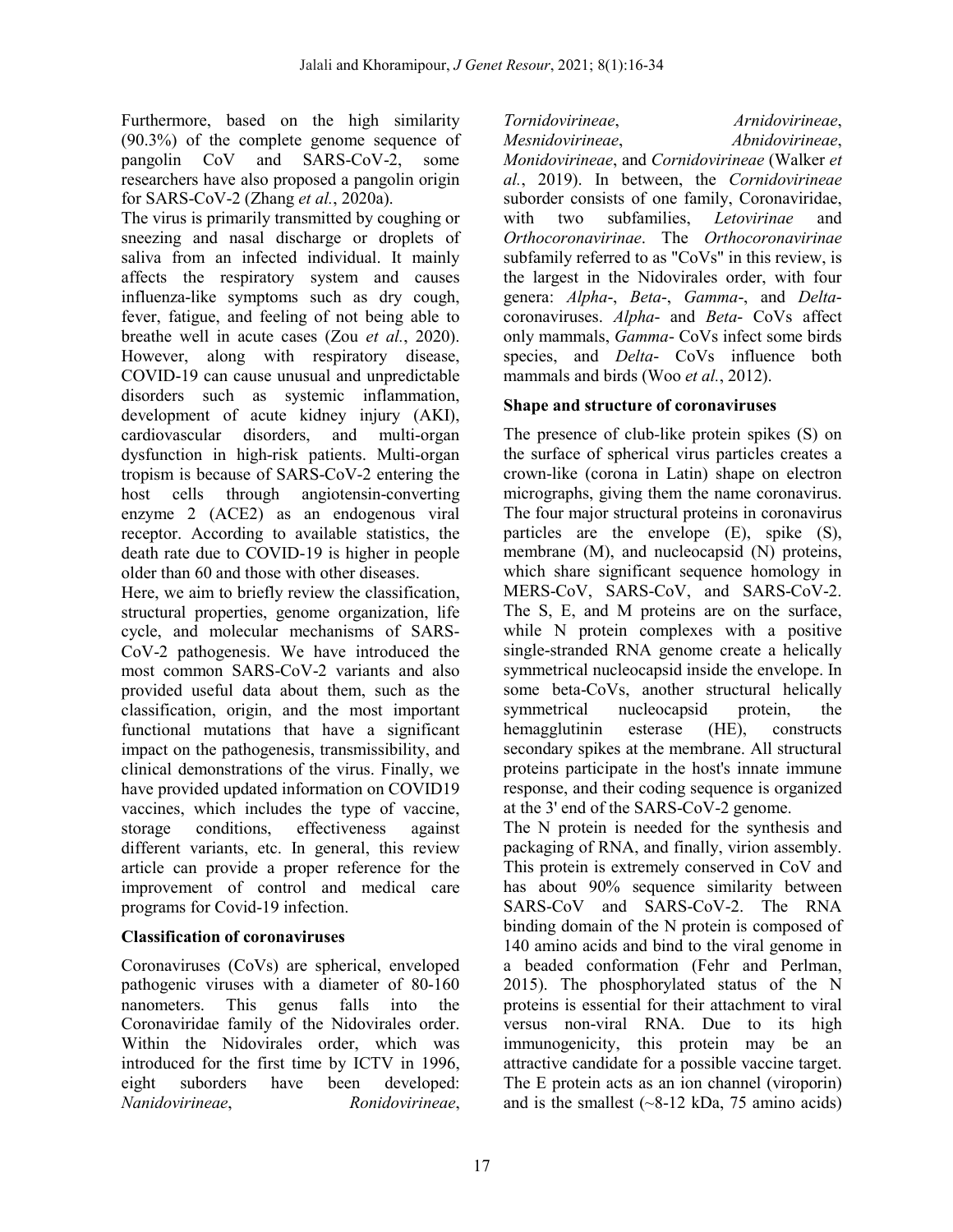structural protein. This protein is required for different steps of the viral cycle including the etiology, virus assembly, intracellular transportation, and release of the virus (Fallah *et al*., 2021). The amino acid composition of the E protein is considerably variable, but its structure is preserved across various genera of βcoronaviruses (Schoeman and Fielding, 2019). The M protein  $(-25-30 \text{ kDa}, 222 \text{ amino acids})$  is the most frequent structural protein in the virus particles, participating in virus assembly and morphogenesis (Song *et al.*, 2019). Although the amino acid sequence is different, the structure of M protein is conserved in the various genera. This protein shows O-linked glycosylation in βand δ-CoVs and N-linked glycosylation in other coronaviruses. The M protein glycosylation is critical for interferon signaling and organ tropism (Jacobs *et al.*, 1986). For example, de Haan *et al.* (2003) reported the effect of the glycosylation situation of the M protein on the ability of the murine hepatitis coronavirus to replicate in the liver but not in brain cells.

The S protein  $(-150 \text{ kDa}, 1273 \text{ amino acids})$  is a type I transmembrane glycoprotein that is subject to host cell-surface receptor interaction and next entry by an endocytosis process. The spikes on the viral surface are made up of homotrimers of S proteins, which guide the connection to host receptors (Song *et al.*, 2018). Therefore, this protein can be one of the main targets for vaccines and anti-SARS-CoV drugs production. The S protein has two parts, an amino (N)-terminal subunit called S1 and S2 subunit at the carboxyl (C)-terminal. The most important part of the S1 subunit is the receptorbinding domain (RBD), containing amino acids 319–529 (211 amino acids). Angiotensinconverting enzyme 2 (ACE2) is a membrane exopeptidase that is used by SARS-CoV and SARS-CoV-2 as a receptor to infect human lungs, kidneys, heart, and intestines cells. Besides the human ACE2, SARS-CoV-2 can also recognize ACE2 receptors of rabbit, rhesus monkey, pig, civet, ferret, dog, cat, and pangolin (Shi *et al.*, 2020; Zhou *et al.*, 2020). Although a common receptor is used to access host cell cytosol, the RBD of the SARS-CoV-2 spike is significantly differing from the SARS-CoV. The first connection occurs between the ACE2 and the amino acids 437–507 of the S protein. This

part of RBD is varied from SARS-CoV in the five residues required for ACE2 attachment, including Y455L, L486F, N493Q, D494S, and T501N. In addition, the four amino acids 482- 485 of SARS-CoV-2 RBM help stabilize S protein-ACE2 receptor interaction resulted in better interaction with the N-terminal helix of ACE2 compared with SARS-CoV (Shang *et al.*, 2020a). This difference can explain why previously developed antibodies and vaccines for SARS-CoV are inefficient against SARS-CoV-2. Although the cause is unknown, most other coronaviruses also use host cell surface peptidases as receptors to enter the cell. In MERS-CoV, the RBD is utilized to bind with the dipeptidyl peptidase 4 (DPP4) receptors, and many  $\alpha$ -coronaviruses enter through aminopeptidase N (Zhang *et al.*, 2020b). The MERS-CoV only can employ the receptor of particular animals such as camels, rabbits, bats, horses, and humans for contagion. Because of variations in the DPP4 structure, the virus is not effective in mouse cells infection; as a result, vaccine production in this animal has become a significant challenge for researchers (Zhao *et al.*, 2009). Fusion of the cell-virus membrane is mediated by the S2 subunit, which consists of three distinct parts: a cytoplasmic domain, a transmembrane domain, and a fusion peptide. During the S1 subunit/receptor interaction, conformational changes in the S protein are followed by an acid-dependent proteolytic degradation leading to uncoating viral fusion peptide. The proteolytic process is done with the participation of host proteases, including a cysteine protease cathepsin L, transmembrane protease serine 2 (TMPRSS2), and furin (Hoffmann *et al.*, 2020; Shang *et al.*, 2020b). The viral and cellular membranes fusion as a crucial step in activating the endocytic route is necessary for the viral infection process. Because the S protein has an essential role in the immune system responses and is implicated in viral pathogenesis via stimulation of the endoplasmic reticulum (ER) stress response, its mutational alteration can lead to changes in the pathogenesis of SARS-CoV-2 (Aoe*,* 2020).

### **Genome of coronaviruses**

The positive-sense single-stranded RNA (ssRNA+) genome of CoVs is the largest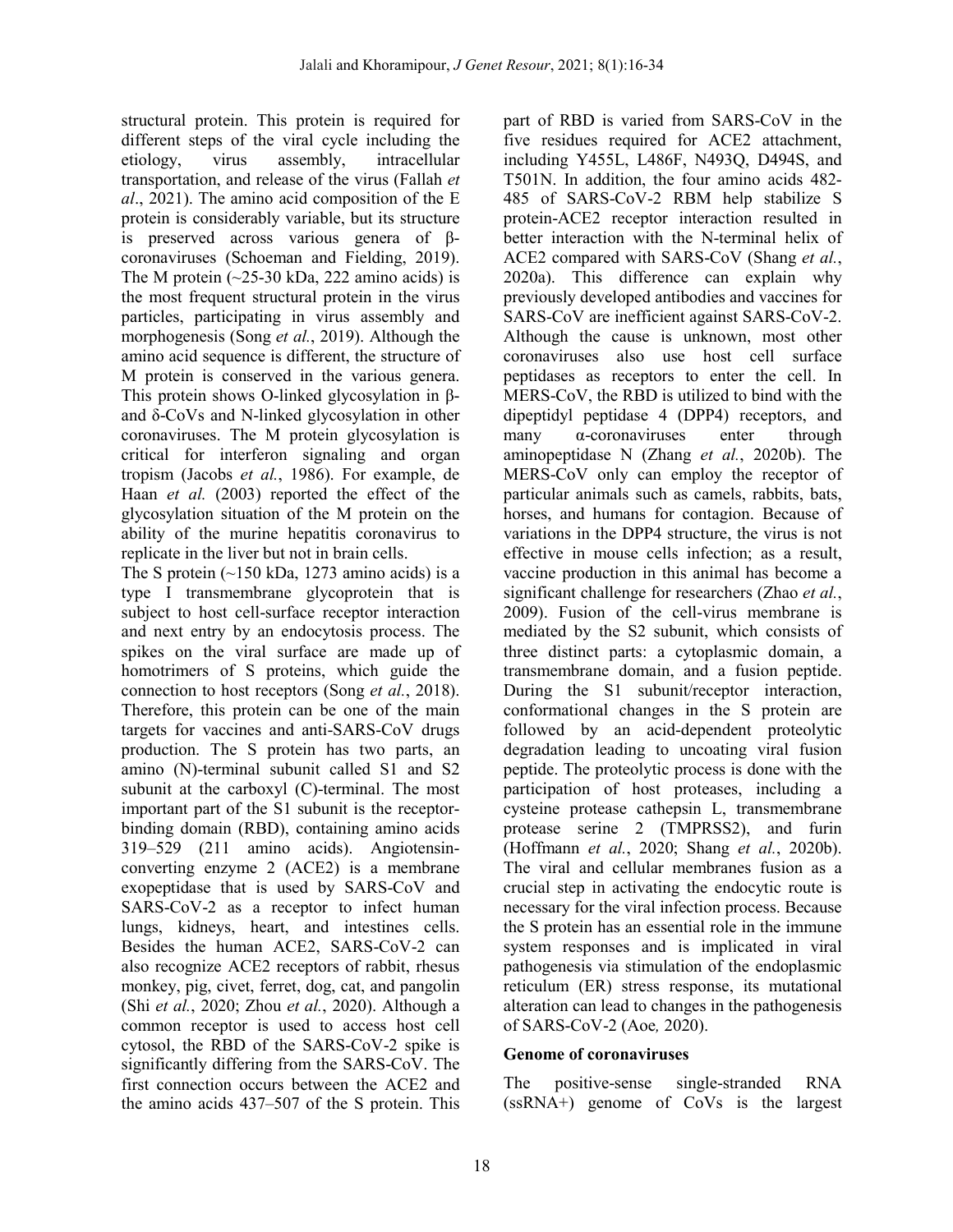recognized RNA virus genome with a length of 26 to 32 kb. The positive sense of the genome means it can translate by the host cell's ribosomes directly as a functional messenger RNA (mRNA) to synthesize viral proteins immediately after penetration into the cell. The genome of SARS-CoV-2 has about 50% identity in the sequence with MERS-CoV and 79% with SARS-CoV (Lu *et al.*, 2020).

As shown in Fig. 1, the arrangement of open reading frames (ORFs) in the SARS-CoV-2

genome is the same as SARS-CoV and MERS-CoV. There is a cap structure  $(m^7GpppA_1)$  at the 5′ end. This structure is synthesized by several enzymes encoded by the SARS-CoV-2 genome and is necessary for the survival and further replication of viral RNA in host cells (Krafcikova *et al.*, 2020; Fallah *et al*., 2021). Leader sequence and untranslated region (UTR) at the 5′ end contain seven stem-loop structures that are essential for RNA transcription and replication (Brown *et al.*, 2007).



**Fig 1.** Schematic organization of the MERS-CoV, SARS-CoV, and SARS-CoV-2 RNA genomes: From the 5′ of the genome, there are two large open reading frames (ORF1a and ORF1b) which are highly conserved between coronaviruses and encode two long polyprotein precursors, pp1a and pp1ab, respectively; The remaining 3′ of the genome coding four structural proteins, spike (S), envelope (E), membrane (M), and nucleocapsid (N), along with a set of nonstructural proteins; The structure of each CoV spike protein contains S1 and S2 subunits, indicated below each genome. CP= Cytoplasm domain, FP= Fusion peptide, HR= Heptad repeat, RBD= Receptor binding domain, RBM= Receptor binding motif, SP= Signal peptide, TM= Transmembrane domain.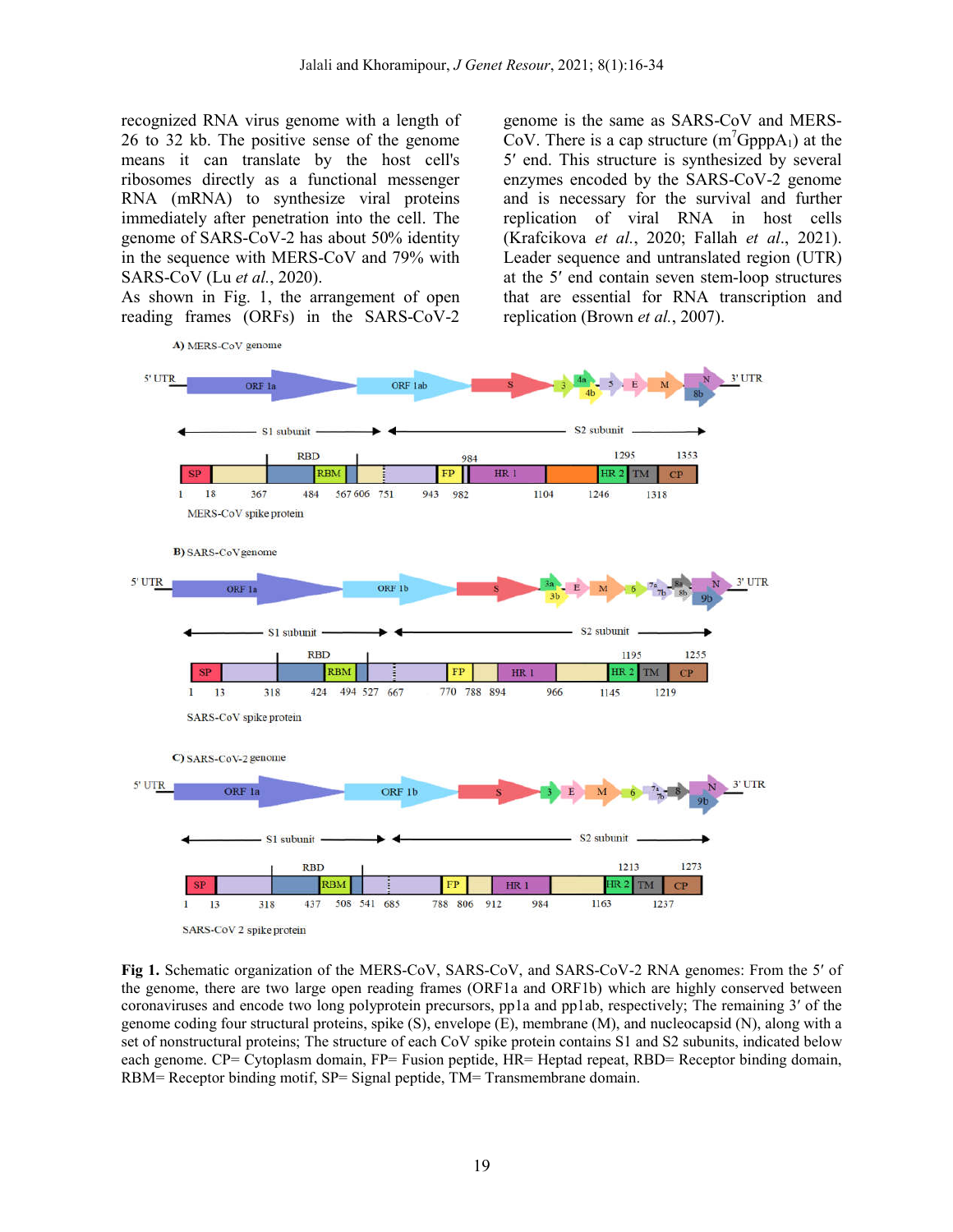After these sections, there are two large open reading frames (ORF1a and ORF1b), which make up the first two-thirds of the genome and encode nonstructural proteins (nsps) of the virus. Genes coding for the spike (S), envelope (E), membrane (M), and nucleocapsid (N) proteins, and nine accessory proteins that are interspersed between these structural genes, constitute the remaining third of the genome (Chan *et al.*, 2020). Each accessory and the structural gene have transcriptional regulatory sequences (TRSs) at the start that might be crucial for their expression. The 3′ UTR also involves structures required for regulating alternate stages of RNA virus synthesis and replication (Liu *et al.*, 2001). Finally, there is a poly-A tail  $(\sim 30-60$ nucleotides long) on the 3′ end that provides stability for the viral genome. The 5' and 3' terminal structures allow the CoV genome to be used as mRNA to translate the replicase polyproteins.

The giant replicase locus at the 5′ end constitutes two-thirds of the genome and consists of ORF1a, and ORF1b expresses 16 nonstructural proteins. These nonstructural proteins make up two large polyproteins (pp1a and pp1ab), with various tasks contributing to the transcription and replication of the viral genome. The synthesis of pp1a with NSP1-11 and pp1ab with NSP11–16, takes place by ribosomal frameshifting from the

ORF1a into the ORF1b (Araki *et al.*, 2010). The greater than 85% amino acid sequence of the majority of the SARS-CoV-2 nonstructural proteins have an identity with SARS-CoV (Chan *et al.*, 2020). Although the exact reason for controlling protein expression using translational recoding is not well known, there are two possibilities for this: 1) to regulate the exact ratio of rep1a and rep1b proteins; 2) to stop the production of rep1b proteins since the rep1a products prepare a suitable environment for the replication of RNA (Araki *et al.*, 2010).

As shown in Fig. 1, the last one-third of the RNA preceding 3′-end coding four structural proteins: S, E, M, N, and nine accessory proteins (encoded by ORF3a, ORF3d, ORF6, ORF7a, ORF7b, ORF8, ORF9b, ORF14, and ORF10 genes). The features and function of accessory proteins that are not necessary for virus replication in cell culture, but have a crucial role in virus (Perlman and Netland, 2009) are exhibited in Table 1. Different CoVs have distinct accessory and structural proteins. Except for the gene encoding the spike protein, which is highly variable and shares <75% nucleotide identity with SARS-CoV, other structural proteins of SARS-CoV-2 are more than 90% similar in amino acid sequence with SARS-CoV (Lu *et al.*, 2020; Zhou *et al.*, 2020).

**Table 1.** Functions of coronavirus accessory proteins.

| Protein           | <b>Characteristics and Function</b>                                          | <b>References</b>             |
|-------------------|------------------------------------------------------------------------------|-------------------------------|
| ORF3a             | Its ORF located between the S and E genes, the largest accessory proteins of | Ren et al., 2020              |
|                   | SARS-CoV-2 (274 aa residues), forms dimer to create ion channels in the host |                               |
|                   | cell membrane, participates in virus release, apoptosis, and pathogenesis    |                               |
| ORF3d             | Previously recognized as 3b, comprises 154 aa residues                       | Nelson et al., 2020           |
| ORF <sub>6</sub>  | Has a significant role in viral pathogenesis, work together nsp8             | Zhao et al., 2009             |
| ORF7a             | A 122 aa type I integral protein                                             | Nelson et al., 2005           |
| ORF7b             | A 44 aa transmembrane protein localized in the Golgi apparatus               | Schaecher et al., 2007        |
| ORF8              | Shows low homology in SARS-CoV-2 and SARS-CoV, SARS-CoV contains             | Zhang <i>et al.</i> , $2020c$ |
|                   | two ORF8 proteins (ORF8a and ORF8b) while SARS-CoV-2 has a single            |                               |
|                   | ORF8 protein with 121 aa lengths, interact with major histocompatibility     |                               |
|                   | complex I (MHC-I), thereby may help in immune evasion                        |                               |
| ORF9b             | It consists of 97 aa, tends to associate with an adaptor protein, TOM70, and | Jiang <i>et al.</i> , 2020    |
|                   | suppresses type I interferon signaling mediated antiviral response.          |                               |
| ORF <sub>10</sub> | Its corresponding sgRNA is rarely detected, but ORF10 protein (38 aa) with   | Bojkova et al., 2020          |
|                   | unknown function has been found in infected cells.                           |                               |
| ORF14             | Consist of 73 aa residues, its function is not clearly understood            | Baruah and Bose, 2020         |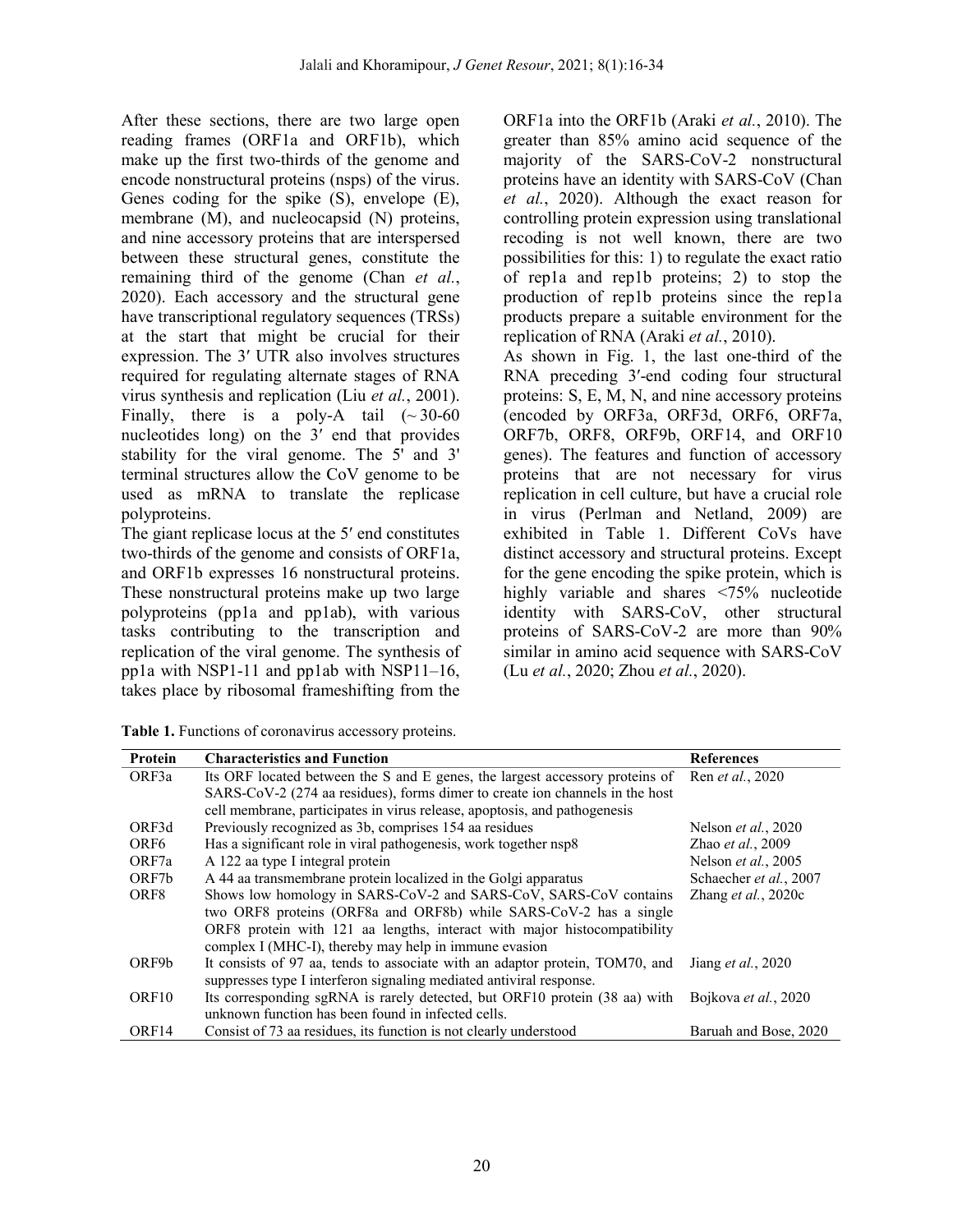#### **The life cycle of coronavirus**

The contact between spike protein and ACE2 receptor triggers the first binding of the virus to the host cell (Fig. 2). In this interaction which is a key determinant in host rang determination of a coronavirus, as well as the virus tissue tropism, the RBD at the C-terminal of S1 subunit (in

some coronavirus such as MHV at the S1 Nterminal), is necessary. Following the receptor binding, the spike protein undergoes aciddependent proteolytic cleavage at the S1/S2 cut site by a cathepsin, TMPRSS2, or another protease for priming the second cut at the Sʹ2 site within the S2 subunit (Hoffmann *et al.*, 2020).



**Fig 2.** SARS-CoV-2 enters the host cell through the Spike protein (RBD/S1) attachment to the ACE2 receptor. In the cytosol, translation of ssRNA+ by host cell ribosome leads to the formation of the nonstructural polyproteins pp1a and pp1ab, which are proteolytically cleaved by a virus-encoded protease to form replicase complexes. The result of the complex activity is the formation of multiple gRNA copies and a set of sgRNAs. The sgRNA is translated into both structural and accessory proteins, which assemble into virus particles in the lumen of the ERGIC (Endoplasmic Reticulum Golgi Intermediate Compartment) and finally leave the contaminated cell by exocytosis.

The irreversible changes in the conformation of the spike protein are caused after this cleavage, allowing the virus envelope and cell membrane to fuse. Then the viral nucleocapsid is released into the cytosol. Single-cell RNA sequencing results show that TMPRSS2 is strongly expressed in various tissues and organs and is simultaneously expressed with ACE2 in bronchial branches, lung, and nasal epithelial cells, describing some of the SARS-CoV-2 tissue tropism (Lukassen *et al.*, 2020). The lysosome

immune response of the cell attempts to digest the endosome containing nucleocapsid by enzymatic activity, resulting in uncoating and releasing the viral genomic RNA (Tok and Tatar, 2017; Fallah *et al*., 2021).

Immediately after the viral genome access to the host cytosol, the replicase genes are translated and two polyproteins named pp1a (440-500 kDa) and pp1ab (740-810 kDa) synthesized. Virus and host proteases cleave these polyproteins into individual nsps to produce the replicase-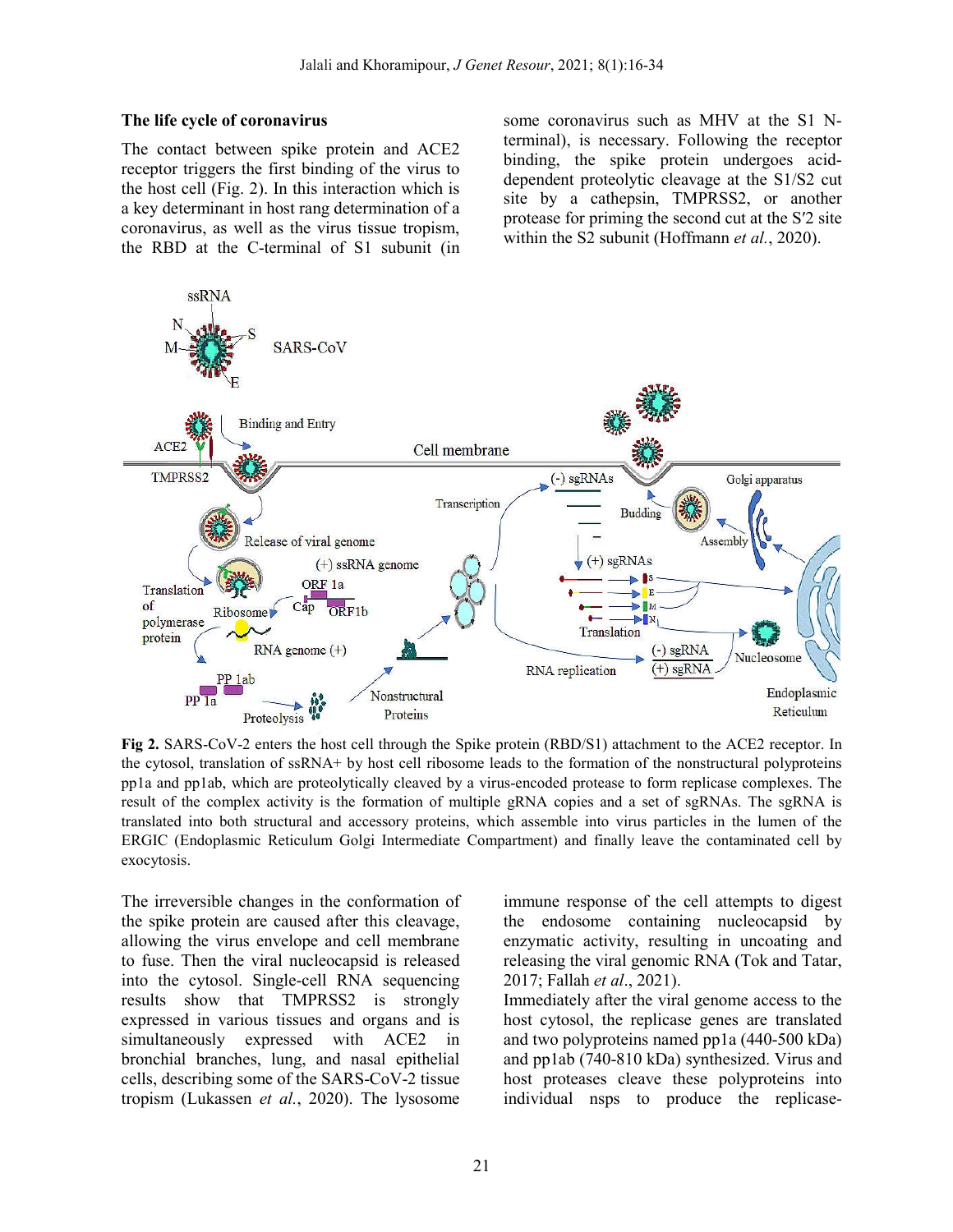transcriptase complex (RTC). ORF1a encodes two proteases: 1) the papain-like protease (PLpro), encoded within nsp3 and is responsible for the three proteolytic cleavages at nsp1-nsp4 boundaries, 2) the 3chymotrypsin-like protease (3CLpro), encoded by nsp5 and cleaved the polyprotein at 11 other sites, which results in nsp5-nsp16 (Qiu and Xu, 2020; Fallah *et al*., 2021). Except for MERS-CoV, SARS-CoV, and

γ-coronaviruses, which express only one PLpro, most coronaviruses encode two PLpros at nsp3. Because these enzymes are essential for the reproduction, release, and transmission of new virus particles, they can be studied as possible targets for designing medical strategies. As shown in Table 2, the nsps of RTC have several catalytic activities that prepare an appropriate environment for RNA synthesis.

**Table 2.** Features and functions of nonstructural proteins of coronavirus.

| Protein             | <b>raphy 2.</b> I called and functions of nonstructural proteins of coronavirus.<br><b>Characteristics and Function</b>                                                                                                                                                                          | References                                                 |
|---------------------|--------------------------------------------------------------------------------------------------------------------------------------------------------------------------------------------------------------------------------------------------------------------------------------------------|------------------------------------------------------------|
|                     | By blocking protein synthesis through attachment to 40S ribosomal subunit and                                                                                                                                                                                                                    | Huang et al., 2011                                         |
| nsp1                | promoting cellular mRNA degradation, suppress the host's innate immune response<br>to virus infection.                                                                                                                                                                                           |                                                            |
| nsp2                | The exact function is unknown; it is binding to two host proteins, prohibitin1 and 2,<br>which may disrupt the host cell signaling for virus infection.                                                                                                                                          | Graham et al., 2005                                        |
| nsp3                | The biggest protein encoded by the SAR-CoV genome contains TM1 and TM2<br>transmembrane regions and eight domains involving: ubiquitin-like (Ubl1) and<br>Ubl2, Glu-rich, PL2pro, nsp3 ectodomain (3Ecto), macrodomain (X), CoV-Y, and<br>Y1 domains.<br>Its activities include:                 | Lei et al., 2018                                           |
|                     | - Participation in the formation of the RTC complex<br>- Interaction with N protein through Ubl1 and Ac domains<br>- Promoting cytokine expression by ADP-ribose-1'-phosphatase (ADRP)<br>activity                                                                                               |                                                            |
|                     | - Cleaving viral polyprotein along with papain-like protease (PLpro)<br>- Modifying host proteins, to aid viral survival and block the host's innate<br>immune response by de-ubiquitination                                                                                                     |                                                            |
| nsp4                | A potential membrane-spanning protein of the scaffold, essential for the correct<br>structure of the vesicles with a double membrane (along with NSP3 and NSP6);<br>Moreover, its interaction with nsp3 is necessary for the replication of the virus.                                           | Sakai et al., 2017                                         |
| nsp5                | The main viral protease, named 3CLpro or main protease (Mpro), is located<br>between two hydrophobic membranes and split viral polyprotein                                                                                                                                                       | Anand et al., 2003                                         |
| nsp6                | A possible transmembrane protein of the scaffold, induce autophagosome<br>formation                                                                                                                                                                                                              | Oostra et al., 2008                                        |
| nsp7<br>and<br>nsp8 | Forms hexadecameric complex with nsp8, can operate as processivity clamp for<br>RNA polymerase. Furthermore, in SARS-CoV, nsp8 can have primase activity.                                                                                                                                        | Zhai et al., 2005                                          |
| nsp9                | ssDNA/RNA-binding protein serves as a crucial component that interacts with<br>other proteins in the RTC complex                                                                                                                                                                                 | Miknis et al., 2009                                        |
| nsp10               | Participation in the synthesis of viral RNA and polyprotein processing; Interaction<br>with NSP5 protease; Forming heterodimer with nsp14 and nsp16 to stimulate and<br>enhance their $3' \rightarrow 5'$ exoribonuclease (ExoN) and RNA Cap 2'-O-methyltransferase<br>operations, respectively. | Bouvet et al., 2014                                        |
| nsp11               | It consists of 13 aa, its function and structural dynamics are unknown.                                                                                                                                                                                                                          | Yoshimoto, 2020                                            |
| nsp12               | RNA-dependent RNA polymerase that builds a complex with an nsp7-nsp8<br>heterodimer and an nsp8 monomer to enhance the processivity                                                                                                                                                              | Subissi et al., 2014                                       |
| nsp13               | Possess RNA helicase (stimulated in the presence of nsp12) and 5' triphosphatase<br>activities                                                                                                                                                                                                   | Ivanov <i>et al.</i> , 2004a;<br>Ivanov and Ziebuhr, 2004b |
| nsp14               | A bifunctional protein with ExoN activity in the N terminal domain and guanine-<br>N7-methyltransferase activity in the C-terminal domain. ExoN action is necessary<br>for proofreading, repair, and recombination of the coronavirus genome.                                                    | Chen et al., 2009                                          |
| nsp15               | A viral Mn2+-dependent endoribonuclease also named U viral endoribonuclease<br>(NendoU)                                                                                                                                                                                                          | Deng et al., 2017                                          |
| nsp16               | Or 2'-O-Ribose-methyltransferase protects RNA virus from identification by the<br>melanoma differentiation-associated protein 5 (MDA5), active only in the presence<br>of nsp10                                                                                                                  | Zust et al., 2011                                          |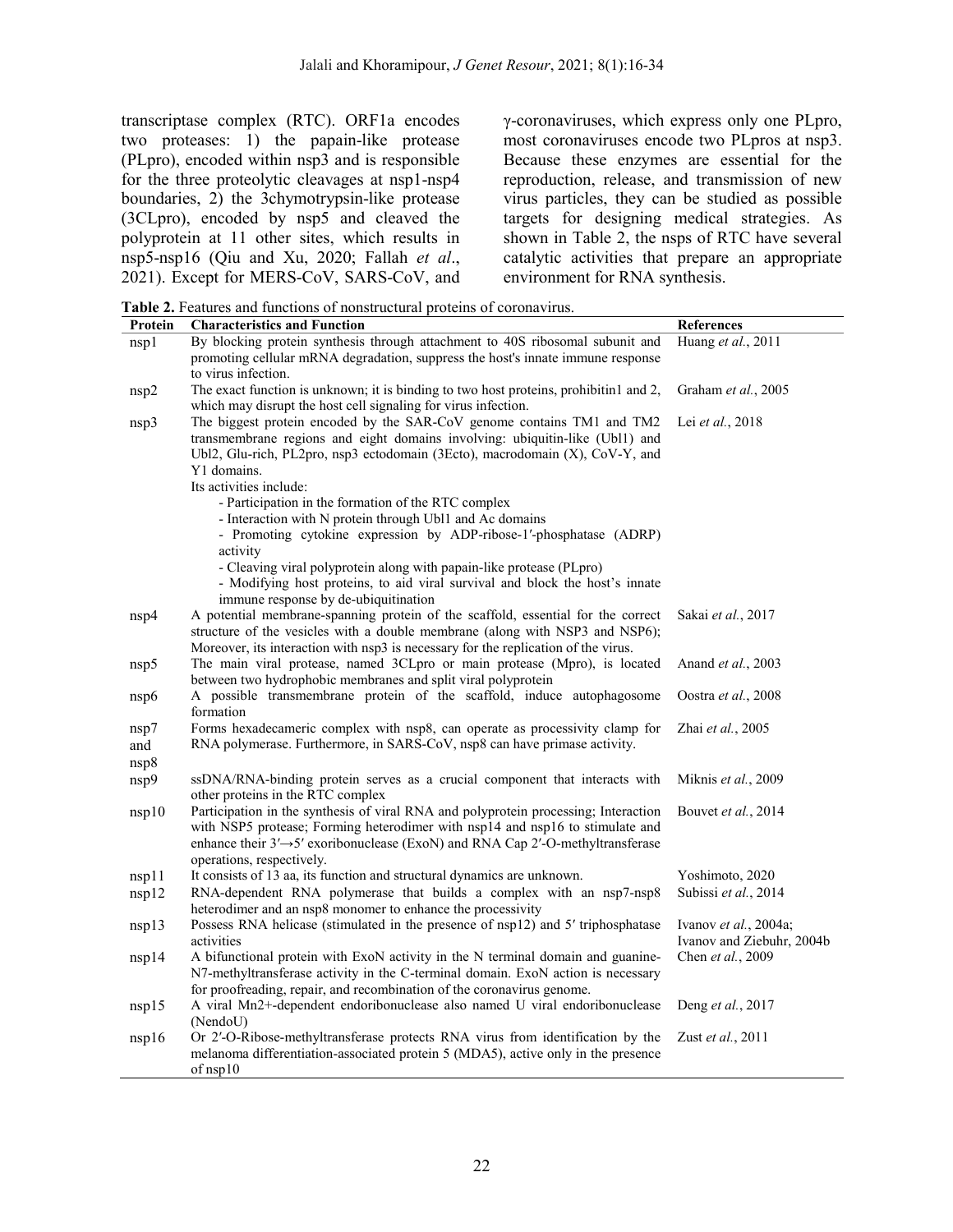Intriguingly, the activities of the nsp15-NendoU and nsp14-ExoN ribonucleases are exclusive to the Nidovirales order and are considered as the genetic markers of these viruses (Snijder *et al.*, 2003).

The formation and function of RTC lead to the synthesis of multiple copies of both sub-genomic and genomic RNAs via discontinuous transcription. Sub-genomic RNAs (sgRNAs) act as mRNA and attach to the host cell ribosomes to translate various accessory and structural proteins. The production of both sub-genomic and genomic RNAs is mediated by negativestrand RNAs that are only approximately 1% as much as their positive-sense equivalents (Brown *et al.*, 2007).

Between structural proteins, only N protein is translated by free cytosolic ribosomes of host cells. Accessory and membrane-associated structural (S, M, and E) proteins synthesized by endoplasmic reticulum-bound ribosomes. These proteins converge in the endoplasmic reticulum– Golgi intermediate compartment (ERGIC), where M protein acts as a scaffold and conducts most of the protein-protein interactions essential for virion formation. For this purpose, protein M requires the accompaniment and participation of protein E, as well as interaction with N protein (V'Kovski *et al.*, 2021). Finally, the encapsidated viral genomes bud on the ERGIC membrane to form mature virions. Then, the progeny viral particles are transferred to the cell surface via secretory vesicles and fuse with the plasma membrane, where they are exocytosed, secreted, and spread to other parts of the body.

## **Pathogenesis**

The function of the nsps and structural proteins is linked to CoV pathogenesis. During the SARS-CoV-2 infection, S and N proteins are the two most widely expressed immunogenic proteins. In addition, scientists have described the nsps function in suppressing the responses of the host's innate immune system. The increased numbers of leukocyte, respiratory abnormalities, and higher plasma pro-inflammatory cytokines levels (including IL2, IL7, IL10, IP10, TNFα, GCSF, MCP1, and MIP1 $\alpha$ ) are some pathological symptoms of COVID-19 infected patients (Huang *et al.*, 2020).

Besides a broad host range, SARS-CoVs exhibit a diverse tissue tropism. In addition to the lung epithelial cell infection, other predominant pathogenesis of SARS-CoV-2 is severe pneumonia, acute cardiac injury, the formation of ground-glass opacities, and detectable serum SARS-CoV-2 RNA (RNAaemia) (Huang *et al.*, 2020). However, the precise mechanism of SARS-CoV-2 lung damage and the etiology of significant illness in people has yet to be discovered. Although the invasion to dendritic cells and macrophages only results in an unsuccessful infection, these cell infections could be essential to activate the proinflammatory cytokines, which may cause disease (Peiris *et al.*, 2003).

## **SARS-CoV-2 variants**

Such as other ssRNA viruses*,* coronaviruses exhibit a high mutation rate of up to  $10^{-4}$ substitutions per nucleotide per cell replication (Su *et al.*, 2016). Although most changes in the RNA genome of SARS-CoV-2 are probably to be neutral or lead to the extinction of the virus, a small fraction can significantly affect functional characteristics of the virus and changes the tissue tropism, interactions with host immunity, disease severity, transmissibility, or vaccines performance (Harvey *et al.*, 2021). The most frequent mutations found in SARS-CoV-2 variants compared to the original form observed in Wuhan were shown in Fig. 3.

The first whole-genome sequences of SARS-CoV-2 were provided in the Global Initiative on Sharing Avian Influenza Data (GISAID) in early January 2020. As of September 2021, more than 3.3 million SARS-CoV-2 genome sequences from 172 different countries have now been shared on the GISAID database. In between, there are several variants different from the Wuhan MN908947 original isolate. The study of SARS-CoV-2 genetic diversity is important for understanding the pathophysiology, illness course, as well as choosing appropriate prevention and treatment strategies for COVID-19. Reduction of virus transmissibility using confirmed methods for disease control and preventing entries into animal populations are key features of the worldwide strategy to decrease the incidence of mutations that hurt public health. Furthermore, knowing the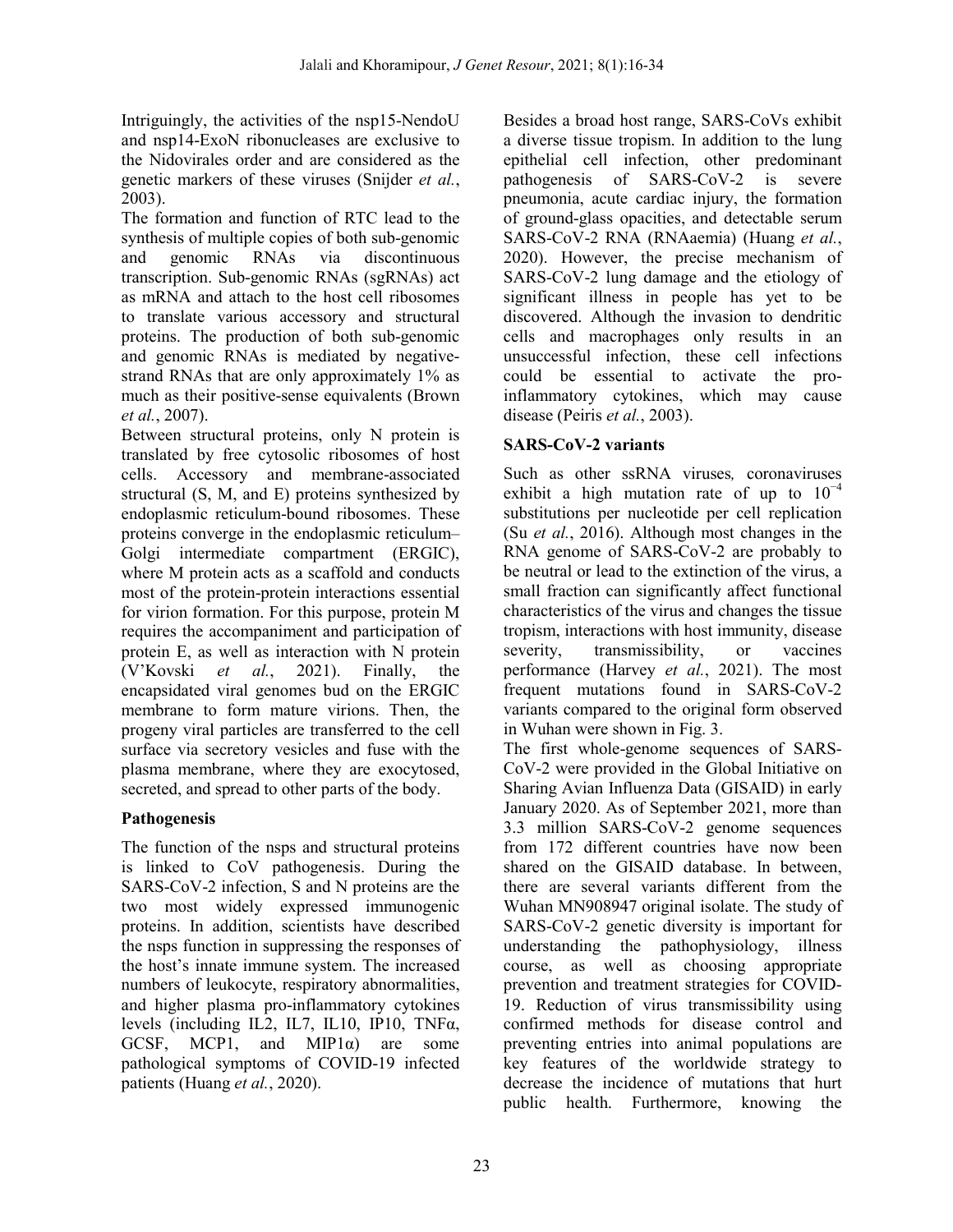properties of antigenic proteins and predicting their possible mutations, can play a major role in the design of effective vaccines against the SARS-CoV-2 variants.

The United States Department of Health and Human Services (HHS) determines three different classes of SARS-CoV-2 variants: 1) Variant of Interest (VOI) that have particular genetic markers linked to alterations in viral binding to the host cell receptor, diminished neutralization by antibodies produced in response to past infection or vaccination, lower therapeutic effectiveness, or enhanced disease transmissibility and severity. 2) Variant of Concern (VOC) is a variant with a significant reduction in the neutralizing effect of antibodies produced during previous infections or

vaccination, more transmissibility, and disease severity decreased efficacy of treatments or vaccines. 3) Variant of High Consequence (VOHC) is associated with diagnostic failure, causes greater numbers of hospitalizations, more severe disease, significantly reduced vaccine efficacy compared to two other classes of variants. At present, all identified variants are classified in the first two classes, and no SARS-CoV-2 variants have reached the level of very hazardous. Of course, this classification is not permanent. Compared with other circulating SARS-CoV-2 variants, an earlier assigned VOI or VOC, which has decisively shown to no longer pose a significantly increased risk to worldwide public health can be reclassified.



**Fig 3.** The most frequent mutations found in SARS-CoV-2 variants compared to Wuhan MN908947 original isolate. Most deletion mutations were observed in regions encoding proteins that interact with host responses and in spike proteins.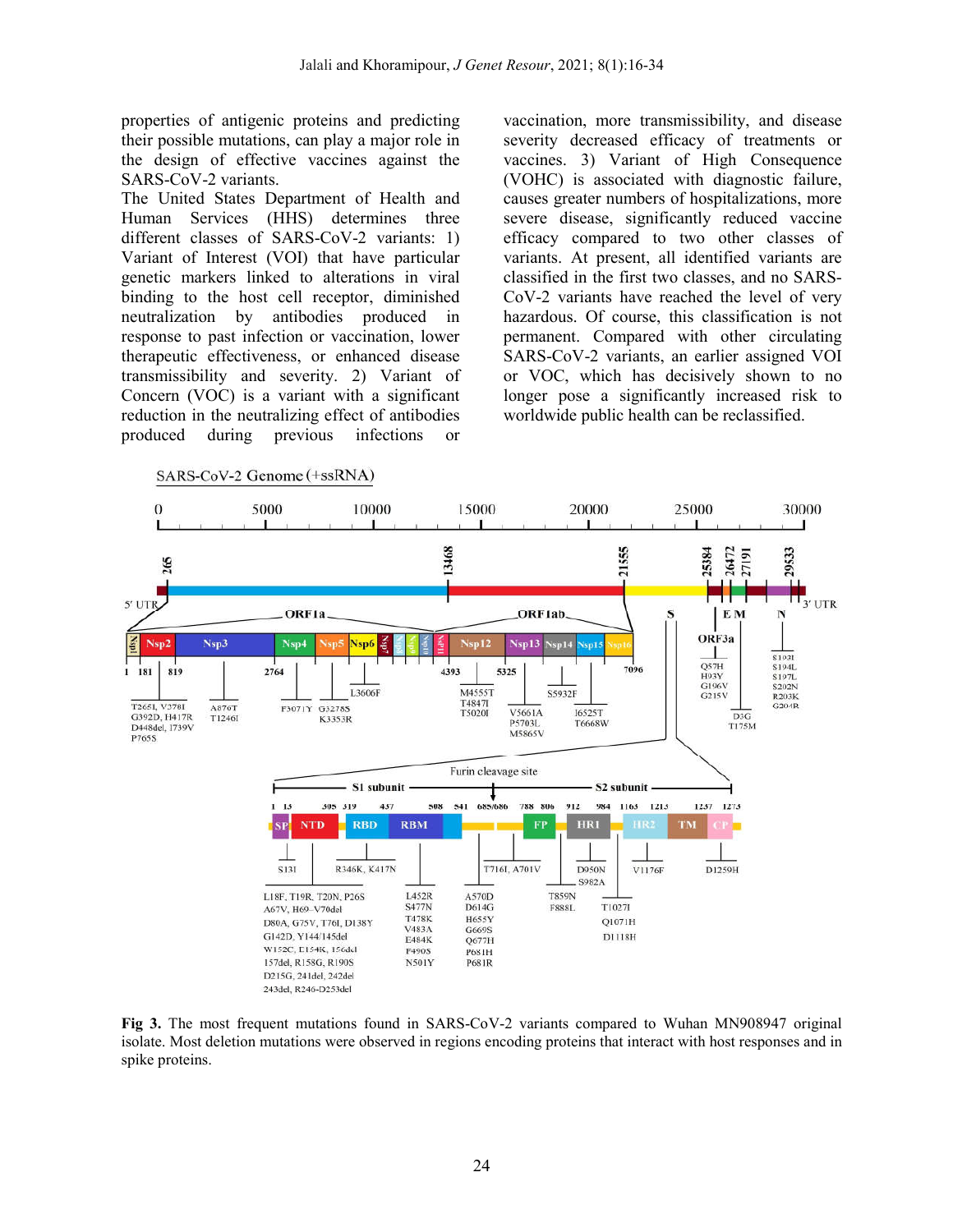Along with scientific terminology, and as of May 31, 2021, World Health Organization (WHO) suggested names for worldwide SARS-CoV-2 variants of interest and concern using the Greek alphabet. The variant name is determined by at least one Pango lineage, as well as any further distinctive S protein alterations. If the variation is difficult to define using this terminology, an alternate description may be employed. SARS-CoV-2 variants and mutations associated with them are summarized in Table 3. The First Variant of Concern for SARS-CoV-2 (VOC-202012/01) was found in December 2020 in the southeast of the United Kingdom (UK) and designated Alpha lineage by WHO. This variant, also called B.1.1.7 is 43-82 percent more transmissible than earlier identified variants (Davies *et al.*, 2021a). The B.1.1.7 lineage is associated with 17 mutations throughout the genome, including three deletions and 14 nonsynonymous substitutions, eight of which are found in the spike protein (two deletions and six substitutions). The N501Y mutation is an important contact residue in the RBD that affects its conformation and increases viral binding affinity to human ACE2 (Starr *et al.*, 2020). According to some studies, this mutation may reduce neutralization by a small fraction of RBD antibodies (Collier *et al.*, 2021). P681H another important mutation is located precisely near the furin cut site in spike, which has a central role in transmission and infection (Hoffmann *et al.*, 2020). The deletion of H69/V70 in the SARS-CoV-2 spike protein is associated with immunological escape and increases viral infectivity *in vitro* (Kemp *et al.*, 2021). Generally, these mutations cause a 1.5-fold decrease in neutralization activity of antibodies toward the B.1.1.7 variant in comparison with previous lineages. Beta (B.1.351) and Gamma (P.1) lineages are the two other most notable SARS-CoV-2 VOC, with several genetic mutations same to B.1.1.7 variant that has arisen independently in these lineages. The B.1.351 or 501Y.V2 lineage was first discovered in South Africa in December 2020. The P.1 lineage (also known as 501Y.V3) was found in Brazil in December 2020. In addition to N501Y mutation, E484K is a usual substitution within the Alpha, Beta, and Gamma lineages. Furthermore, E484K is likely to have originated many times in

various SARS-CoV-2 populations across the world, such as P.2 and P.3 variants (Wise, 2021), which are spread in the Brazilian state of Rio de Janeiro and the Philippines, respectively. Some studies have shown that Glutamic acid (E) 484 plays as an immunodominant residue in spike protein, and its substitution facilitates escape from various monoclonal antibodies, including antibodies in convalescent plasma (Greaney *et al.*, 2021). The beta variant exhibited more resistance to convalescent plasma and monoclonal antibodies than the Alpha variant (Wang *et al.*, 2021; Wibmer *et al.*, 2021) found that 93% of the 44 plasma samples have a decrease in the neutralizing antibody titers, and 48% (21 of 44) showed no detectable neutralization activity. Furthermore, Gamma neutralization of convalescent plasma from individuals infected with non-Gamma variants had a 6-fold reduction compared to non-Gamma isolates. In both P.1 and B.1.351 lineages, the lysine 417 (K417) spike receptor-binding domain (RBD) has changed. It seems that substitution of this amino acid in the B.1.351 variant with Asparagine (N) and the P.1 variant with Threonine (T) also helps the virus bind more tightly to human ACE2 (Funk *et al.*, 2021). The B.1.617 lineage is a new one with rapid expansion that was discovered in India in late 2020. The variant has evolved into two distinct lineages, B.1.617.2 (Delta) and B.1.617.1 (Kappa), because of differences in spike protein (Hoffmann *et al.*, 2021).

The B.1.617 lineage was first classified as a variant of interest, when additional information about the transmissibility and possibility for antibody neutralization became available, this classification was changed and B.1.617.2 was defined as a variant of concern (Hoffmann *et al.*, 2021). It is known that this lineage has eight substitution mutations in the spike protein, among them T19R, L452R, T478K, P681R, and D950N are the genetic markers for the Delta variant.

Studies have shown that L452R substitution in the RBD and P681R that impact antibody binding and antibody-mediated neutralization (Hoffmann *et al.*, 2021). Furthermore, many Delta sequences have two deletions in ORF8 at positions D119 and F120. At present, the Delta variant that causes more infections and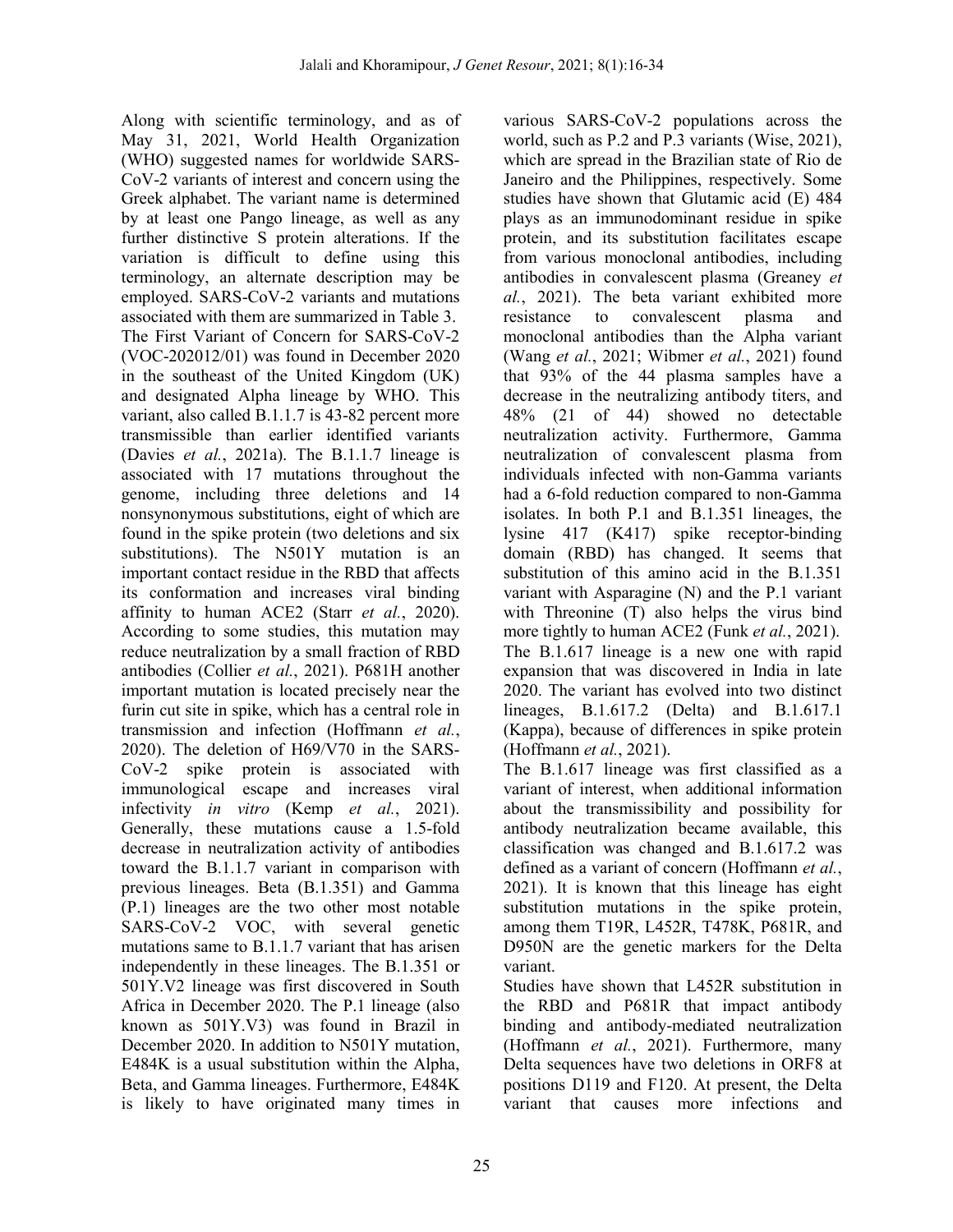contagious than the previous form of the SARS-CoV-2 is the dominant variant in most parts of the world. In people who have not been vaccinated, it can cause more serious diseases than previous strains.

The information about SARS-CoV-2 variants of interest is summarized in Table 3. The WHO is constantly reviewing the global epidemiology of VOIs and monitoring their global spread. Therefore, this information is continuously being updated and some of these variants may be classified as variants of concern in the future. Among VOIs, the Lambda variant (C.37) has the greatest potential for being included in the VOCs list. This variant appeared first in Peru and was classified as a variant of interest on 15 June 2021 at the world level by the WHO. The S protein of the Lambda carries a 7-amino-acid deletion in the N-terminal domain (RSYLTPGD246-253N) and six substitution mutations (G75V, T76I, L452Q, F490S, D614G, and T859N). The T76I and L452Q mutations appear to make the Lambda variant spike protein more infectious. The RSYLTPGD246253N mutation enhances the ability to evade the host's immune response and is responsible for reducing antibody neutralization (a remarkable phenotype of most VOCs) (Kimura *et al.*, 2021). The B.1.621 lineage, also known as the Mu variant, is another VOI first detected in January 2021 in Colombia. Based on the WHO's weekly bulletin on the COVID-19 pandemic (WHO, 2021) the Mu variant has a series of mutations that allow it to evade the host's immune response. Some of these mutations, such as T95I, E484K, N501Y, and D950N that are found in S protein are also seen in the other VOIs and VOCs. Public Health England (PHE) reports that this variant is at least as resistant to vaccination as the Beta variant. However, more research and real global cases are needed to confirm the characteristics of the Mu variants (Bernal *et al.*, 2021). Together with the variants detailed in Table 3, several other variants are under monitoring. There is evidence that they may have similar characteristics to VOCs, but the evidence is weak or has not been evaluated by the researchers. In general, understanding the virulence, infectivity, antigenicity, and transmissibility of different

variants depends on the study of their particular mutations, either alone or together with other mutations.

#### **Vaccines for COVID-19**

Although some treatments are effective for some patients, effective and proven universal treatments for COVID-19 or antiviral drugs for SARS-CoV-2 have not yet been developed. However, researchers and pharmaceutical manufacturers continue to conduct large-scale clinical trials to evaluate different treatments and vaccines against COVID19. Unlike bacterial infections, vaccines are more effective than drugs for viral infections. Therefore, access to efficient and safe vaccines is essential to ending the COVID-19 pandemic. Generally, vaccines come in a variety of forms, killed or liveattenuated viruses, DNA or RNA, toxoid, soluble proteins (S glycoproteins), and recombinant viral vectors. The various aspects of worldwide approved vaccines are listed in Supplement 1.

Inactivated or killed vaccine contains virus particles that have been cultured in monkey kidney epithelial cells and grow in bioreactor tanks and subsequently destroyed by soaking with beta-propiolactone to disable their replication properties and thus, ability to cause disease. These particles that have intact S proteins are then blended with an aluminumbased adjuvant to enhance the immune response against the native viral antigens expressed by inactivated vaccine.

An attenuated vaccine consists of a live virus with reduced virulence in the host but keeps its ability to stimulate an effective immune response. These vaccines differ from those that are made by "killing" the virus (Minor, 2015). Viral vector vaccines are used to deliver genetic material encoding the target antigen to the host cell of the recipient. Due to the high transduction efficiency, transgene expression, broad tissue tropism, and ability to infiltrate proliferating and non-proliferating cells, adenoviral vectors are good candidates for preparing vaccines against Covid19 (Vrba *et al.*, 2020; Fallah *et al*., 2021). Currently, several approved vaccines for Covid-19 are based on replicating and nonreplicating human adenovirus vectors (Fallah *et al*., 2021).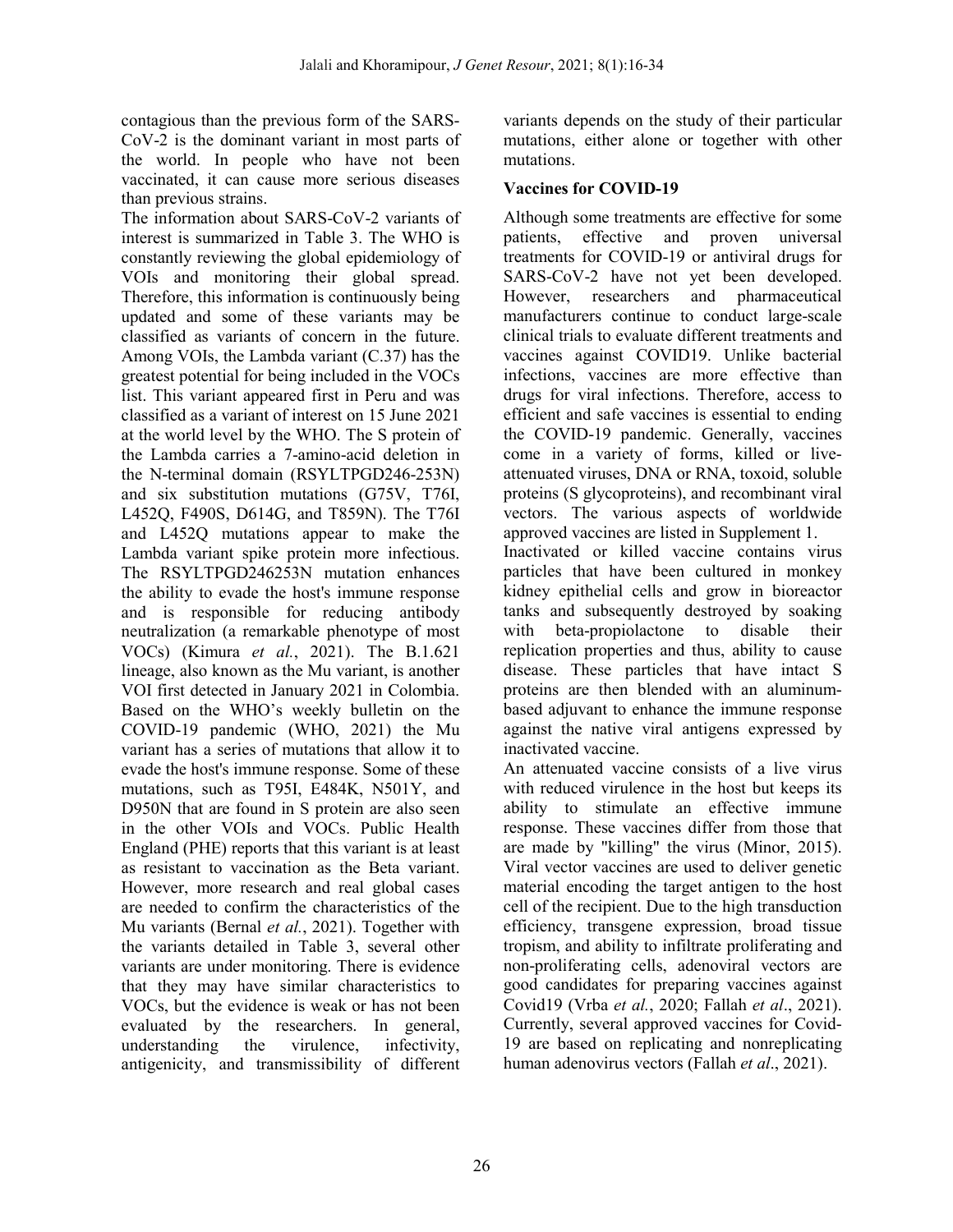| PANGO <sup>T</sup><br>Lineage     | <b>WHO</b><br>label | Spike protein<br>mutations                                                                                         | <b>Country and date</b><br>first detected | Pathogenicity                                                                                                                                                           | <b>References</b>                                                                            |
|-----------------------------------|---------------------|--------------------------------------------------------------------------------------------------------------------|-------------------------------------------|-------------------------------------------------------------------------------------------------------------------------------------------------------------------------|----------------------------------------------------------------------------------------------|
| <b>B.1.1.7</b>                    | Alpha               | H69-V70del,<br>Y144/145del,<br>E484K, N501Y,<br>A570D, D614G,<br>P681H, T716I,<br>S982A, D1118H                    | United Kingdom,<br>September 2020         | Impact on transmissibility<br>(About 50% increase) and<br>severity, No impact on<br>immunity and<br>susceptibility to $EUA2$<br>monoclonal antibody<br>treatments       | Davies et al., 2021a;<br>Davies et al., 2021b;<br>Collier et al., 2021;<br>Funk et al., 2021 |
| <b>B.1.351</b>                    | Beta                | D80A, D215G,<br>241 del, 242 del,<br>243 del, K417N,<br>E484K, N501Y,<br>D614G, A701V                              | South Africa,<br>September 2020           | Impact on transmissibility<br>(About 50% increase) and<br>severity, Impact on<br>immunity (reduced serum<br>neutralization during<br>recovery and after<br>vaccination) | Funk et al., 2021                                                                            |
| P.1                               | Gamma               | L18F, T20N,<br>P <sub>26</sub> S, D <sub>138</sub> Y,<br>R190S, K417T,<br>E484K, N501Y,<br>D614G, H655Y,<br>T1027I | Brazil, December<br>2020                  | Impact on transmissibility<br>and severity, Impact on<br>immunity (reduced serum<br>neutralization during<br>recovery and after<br>vaccination)                         | Funk et al., 2021                                                                            |
| B.1.617.2                         | Delta               | T19R, (G142D),<br>156del, 157del,<br>R158G, L452R,<br>T478K, D614G,<br>P681R, D950N                                | India, December<br>2020                   | Impact on<br>transmissibility, impact<br>on immunity (escape)                                                                                                           | Public Health England,<br>2021                                                               |
| <b>B.1.525</b>                    | Eta                 | A67V, 69del,<br>70del, 144del,<br>E484K, D614G,<br>Q677H, F888L                                                    | Nigeria, December<br>2020                 | Impact on immunity<br>(reduced neutralization)                                                                                                                          | Jangra et al., 2021                                                                          |
| <b>B.1.427/</b><br><b>B.1.429</b> | Epsilon             | S13I, W152C,<br>L452R, D614G                                                                                       | USA, September<br>2020                    | Impact on transmissibility<br>(18.6-24% increase),<br>Impact on immunity<br>(reduced neutralization)                                                                    | McCallum et al., 2021                                                                        |
| P.2                               | Zeta                | E484K, $(F565L^3)$ ,<br>D614G, V1176F                                                                              | Brazil, April 2020                        | Impact on immunity<br>(reduced neutralization)                                                                                                                          | Jangra et al., 2021                                                                          |
| <b>P.3</b>                        | Theta               | E484K, N501Y,<br>D614G, P681H                                                                                      | Philippines, January<br>2021              | Impact on transmissibility<br>and immunity (reduced<br>neutralization)                                                                                                  | Davies et al., 2021b;<br>Jangra et al., 2021                                                 |
| <b>B.1.616</b>                    |                     | V483A, D614G,<br>H655Y, G669S                                                                                      | France, February<br>2021                  |                                                                                                                                                                         | Santé Publique France,<br>2021                                                               |
| <b>B.1.617.1</b>                  | Kappa               | G142D, E154K,<br>L452R, E484Q,<br>D614G, P681R,<br>Q1071H                                                          | India, December<br>2020                   | Impact on transmissibility<br>and immunity (reduced<br>neutralization)                                                                                                  | Bernal et al., 2021;<br>Public Health England, 2021                                          |
| C.37                              | Lambda              | R246-D253del,<br>G75V, T76I,<br>L452Q, F490S,<br>D614G, T859N                                                      | Peru, December<br>2020                    | Impact on transmissibility<br>and severity, Impact on<br>immunity (reduced<br>neutralization by sera<br>after vaccination)                                              | Kimura et al., 2021                                                                          |
| <b>B.1.620</b>                    |                     | S477N, E484K,<br>D614G, P681H                                                                                      | Unclear, February<br>2021                 | Impact on immunity<br>(reduced neutralization)                                                                                                                          | Public Health England, 2021;<br>Bernal et al., 2021                                          |
| <b>B.1.621</b>                    | Mu                  | R346K, E484K,<br>N501Y, D614G,<br>P681H                                                                            | Colombia, January<br>2021                 | Impact on transmissibility<br>and immunity (reduced<br>neutralization)                                                                                                  | Bernal et al., 2021                                                                          |

Jalali and Khoramipour, *J Genet Resour*, 2021; 8(1):16-34

**Table 3.** SARS-CoV-2 variants of interest and concern.

<sup>1</sup> Phylogenetic Assignment of Named Global Outbreak; <sup>2</sup> Emergency Use Authorization; <sup>3</sup> Detected in some sequences but not all; \* Alpha, Beta, Gamma, and Delta are variants of concern, other are variants of interest; \*\* Adapted from European Centre for Disease Prevention and Control (2021) (Available from: https://www.ecdc.europa.eu/en).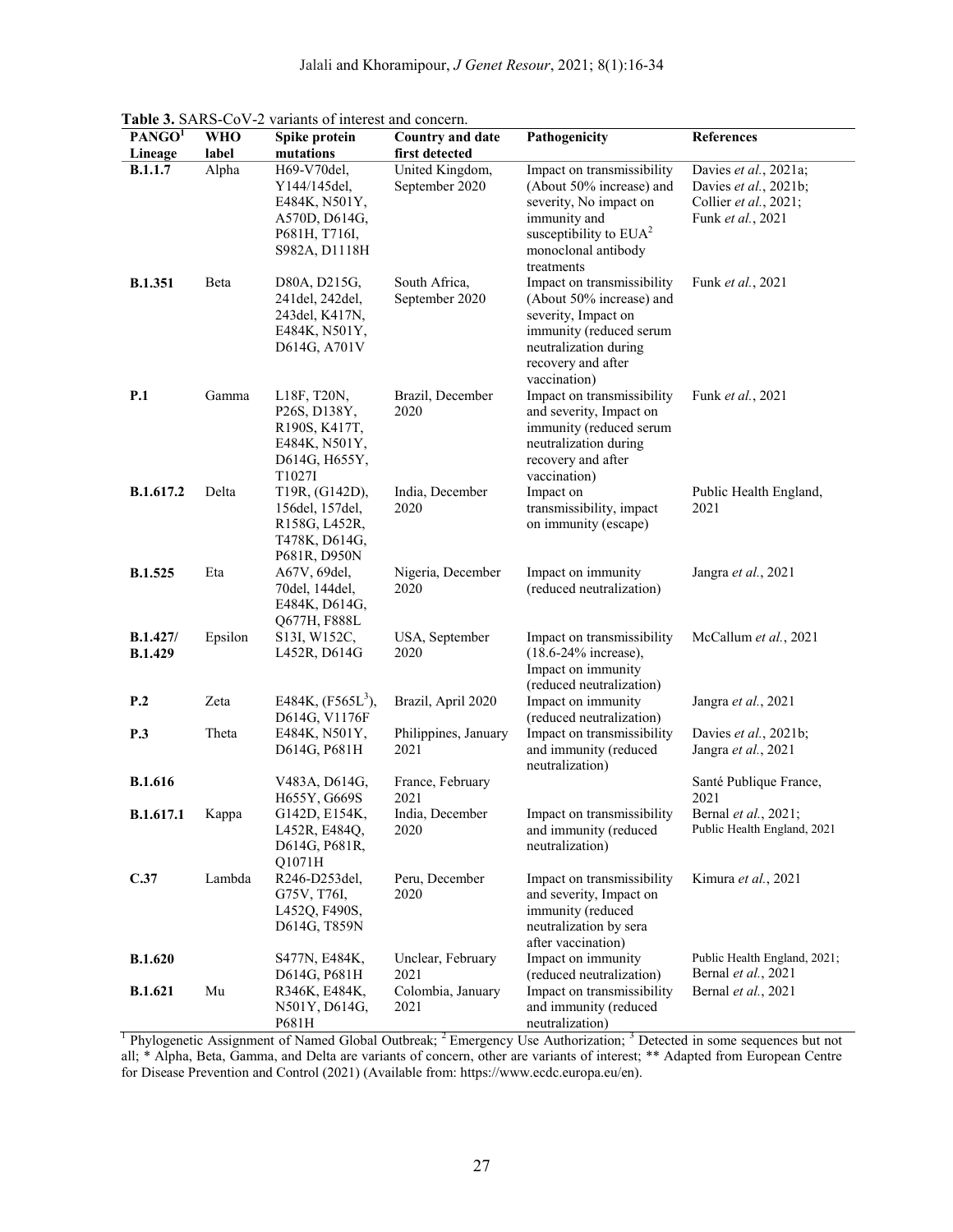The human Ad5 and Ad26 adenoviruses as well as a changed form of the chimpanzee adenovirus ChAdOx1 are currently the most widely used attenuated or replication-deficient viral vectors used to encode the S-protein antigen of SARS-CoV-2 in host cells. In the host cells, nonreplicating vectors release the genetic material that inter the nucleus, where the DNA is expressed and not integrated into the genome. The transcribed mRNAs exit the nucleus and are translated into spike proteins. The S proteins assembled on the surface of the infected cells are recognized by components of the immune system, which trigger the creation of specific neutralizing antibodies as well as activation of T cells and memory cells types.

The messenger ribonucleic acid (mRNA) vaccine that used for the first time in humans, is a new technology that contains non-replicating or self-replicating mRNA to trigger an immune response. mRNA molecules are not stable and to prevent degradation inside the cells, the mRNA vaccines are encapsulated by lipid nanoparticles (LNP). In the host cells, the manufactured nucleoside-modified mRNA encodes a SARS-CoV-2 specific antigen, such as S protein, that can activate the immune system without risking the serious consequences of getting sick with COVID-19 (Anand and Stahel, 2021). This technology allows the human cells to generate antigenic proteins instead of receiving them in vaccines.

As a result, the required time for vaccine production and activation of immune responses is reduced compared to that required time for classical vaccines. Given that mRNA molecules are usually degraded by cellular ribonucleases after 48 hours, it is almost impossible for the synthetic mRNA to enter the cell nucleus and integrate with the genome of the vaccinated cells. For this reason, so far there has been no concern about the mutagenic effects of these vaccines. Recombinant protein subunit vaccines are the fourth type of vaccines against SARS-CoV-2 containing whole or fragments of viral protein, and genetic materials are not used in their production.

Since the peptide subunits used for the preparation of these vaccines are inadequately immunogenic, they need adjuvants and a booster dose (Tan *et al.*, 2021). In addition, researchers

are manufactured the S, M, and E with or without N proteins of SARS-CoV-2 to create virus-like particle (VLP) vaccines that are comparable with viruses but missed the ssRNA+ genome. The S protein of VLPs can bind and enter the human cells through the ACE2 receptors.

## **Conclusions**

The SARS-CoV-2, outbreak in 2019, is a new strain of coronavirus that has not been recognized among humans previously and its rapid worldwide spread has become one of the greatest global health challenges.

As of September 2021, nearly 222.4 million confirmed cases of COVID-19 and more than 4.59 million deaths have been reported worldwide (worldometers.info/coronavirus; accessed on  $5<sup>th</sup>$  July 2021). However, this virus not only caused many deaths around the world but also has a significant effect on individuals, societies, and the entire country's economic system. The origin of the SARS-CoV-2 is still debatable and there are some theories in this regard. Based on the most likely theory, SARS-CoV-2 originated from coronaviruses that infect bats. The main evidence for this theory is the overall similarity (96%) between the two coronaviruses' genomes. However, the significant differences between the type and arrangement of RBD mutations of SARS-CoV-2 and bat CoVs, which stop the effective binding of the bat CoVs spike protein to human ACE2 (Wan *et al.*, 2020), has caused some challenges for the defenders of this theory. Another theory is that SARS-CoV-2 originated from pangolin coronaviruses. There is a less overall similarity among the genomes of pangolin coronaviruses and SARS-CoV-2 than bat CoVs. However, the significant similarity between the RBD mutations of the two viruses, including the six key residues, which optimized them for binding to human ACE receptors, supports the origin of SARS-CoV-2 from Pangolin coronaviruses (Zhang *et al.*, 2020a). Although, both bat and pangolin CoVs do not have polybasic cleavage sites, however, the study of mutations in this region, as well as spike proteins between these animal viruses and SARS-CoV-2, suggests that this region could evolve through natural selection. Another theory that is being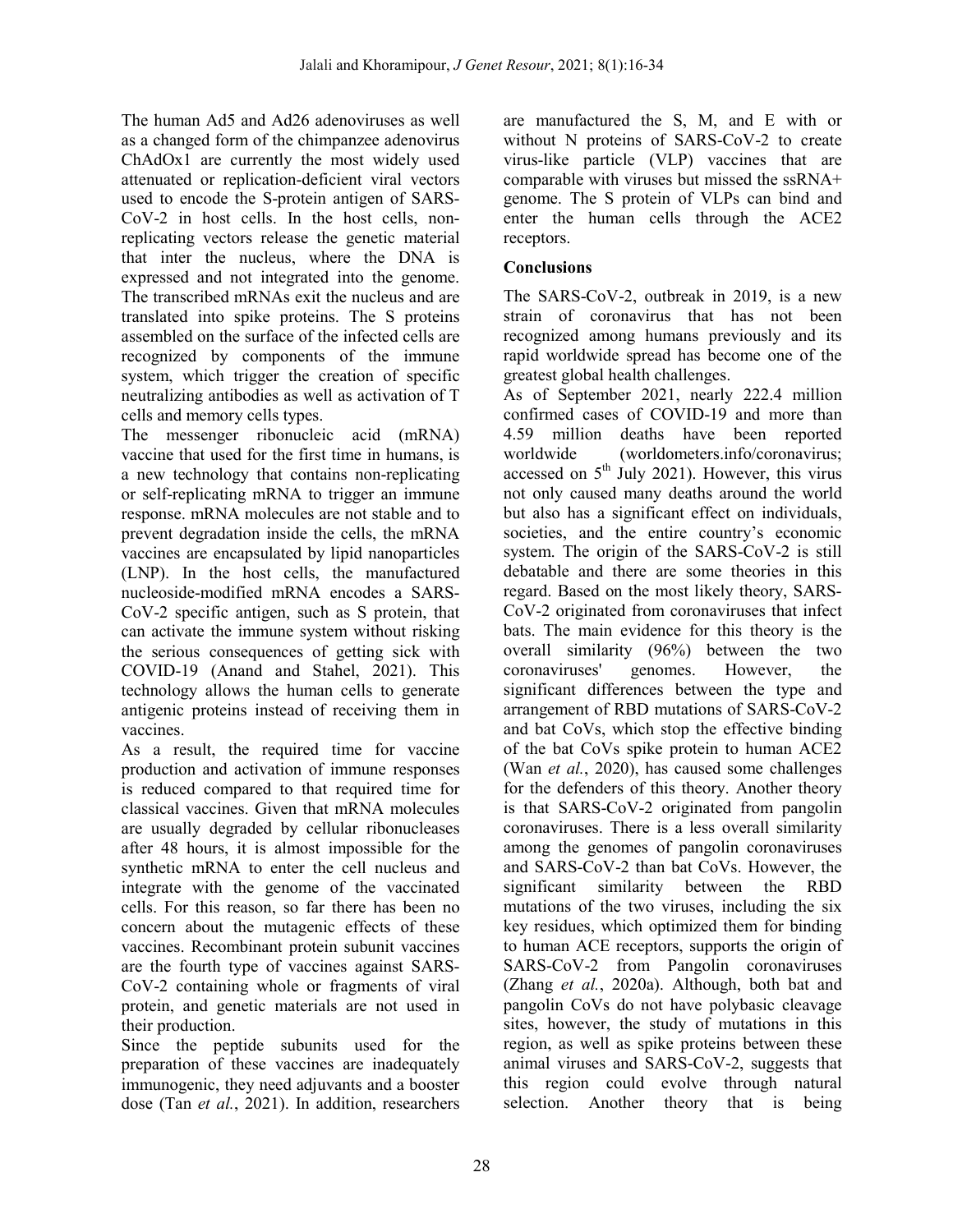considered these days is the emergence of SARS-CoV-2 using laboratory manipulation of coronaviruses similar to SARS-CoV. Furthermore, it is possible that SARS-CoV-2 mutated and evolved from bat or other coronaviruses through passaging in animal models or cell cultures in laboratories around the world (Ge *et al.*, 2013). Despite the pros and cons for each theory, now it is impossible to prove or disprove them. SARS-CoV-2 has several differences and similarities with other human coronaviruses that are known to cause previous outbreaks. Being aware of them can help the researcher better understand the causes of the current pandemic and design treatment strategies. Although both SARS-CoV and SARS-CoV-2 interact with the same host cell receptors (ACE2), stronger binding of the SARS-CoV-2 to the receptors due to structural differences in its surface proteins enable this virus more effective in invading the human cells. The distribution of ACE2 receptors in various tissues can explain the site of the infection and the patient's symptoms. In addition, the higher affinity of SARS-CoV-2 for the upper respiratory tract and conjunctiva facilitates infection of the upper respiratory tract and airways conduction. Extensive studies on the structure and genomic organization as well as the basic mechanisms of host cell entry, life cycle, and pathophysiological properties of SARS-CoV-2, have helped the researchers to develop and approve several vaccines for emergency use against the virus. However, the emergence of novel variants of SARS-CoV-2 as a result of higher rates of mutation and recombination has made complete control of the disease difficult and slow. Based on the WHO classification there are currently four SARS-CoV-2 variants of concern that have considerable characteristics such as increased transmissibility and severity of the disease, as well as the ability to diminish the efficacy of the vaccines. Alpha lineage is the first SARS-CoV-2 variant of concern identified in the UK in December 2020. Multiple mutations in the S protein of this variant make it more contagious compared to previously circulating SARS-CoVs. BNT162b2 (Pfizer-BioNTech) and AZD1222 (AstraZeneca/Oxford) are the most effective vaccines against the Alpha variant, 93.4% and 66.1%, respectively (Sharma *et al.*,

2021; Fallah *et al*., 2021). The Beta variant was first detected in South Africa and contains eight characteristic mutations in the S protein. These mutations increase transmissibility (About 50%) and severity of the virus and can impact host immunity by reduction of serum neutralization during recovery and after vaccination. This variant can reduce neutralizing antibodies after vaccination with AZD1222, mRNA-1273 (Moderna), Sputnik V, Ad26.COV2. S (Johnson & Johnson), and Pfizer-BioNTech vaccines 9-, 6.4-, 6-, 5-, and 4.9-fold compared to wild-type virus, respectively (Sharma *et al.*, 2021). The Gamma variant originated from Brazil and has 20 unique mutations (seven of them are in the spike protein), some of which could be responsible for an escape of the antibodies. This variant reduced neutralizing antibody by 3.8-, 4.8-, 2.9-, 3.3-, and 3.9-fold compared to Wuhan early isolate after vaccination with BNT162b2, mRNA-1273, AZD1222, Ad26.COV2. S, and CoronaVac (Sinovac), respectively (Sharma *et al.*, 2021). The Delta variant, discovered in India in December 2020, is currently the most common lineage of SARS-CoV-2 in the world. This variant has multiple S protein mutations allowing it to increase transmissibility and decrease in neutralizing antibody and postvaccination sera. So far, only the effectiveness of BNT162b2 and AZD1222 vaccines against the Delta variant has been reported (Sharma *et al.*, 2021). Generally, it seems that more clinical studies are required to specify the efficacy of different vaccines against different variants of the virus.

In conclusion, a better knowledge of the SARS-CoV-2 characteristics is crucial for the development of therapies, vaccines, and supportive care with COVID-19 treatment. More data is required to know the determinants of health and dysfunction responses, disease severity, and protective immune markers.

### **Conflicts of interest**

The authors declare that they have no conflicts of interest.

### **References**

Anand K, Ziebuhr J, Wadhwani P, Mesters JR, Hilgenfeld R. 2003. Coronavirus main proteinase (3CLpro) Structure: basis for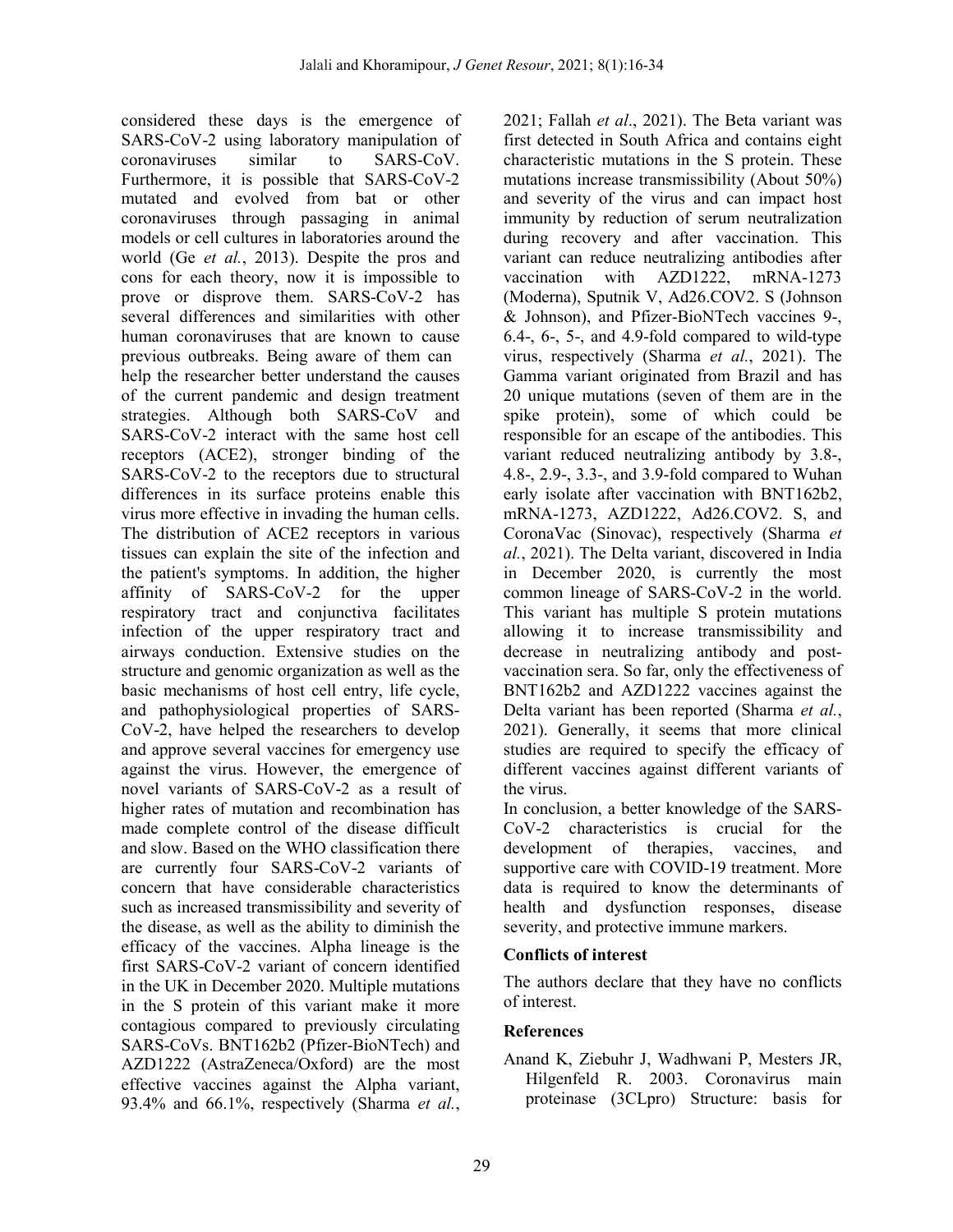design of anti-SARS drugs. *Sci* 300(5626): 1763-1767.

- Anand P, Stahel VP. 2021. Review the safety of Covid-19 mRNA vaccines: a review. *Patient Saf* 15(1): 20. doi: 10.1186/s13037-021- 00291-9.
- Aoe T. 2020. Pathological aspects of COVID-19 as a conformational disease and the use of pharmacological chaperones as a potential therapeutic strategy. *Front Pharmacol* 11: 1095. doi: 10.3389/fphar.2020.01095.
- Araki K, Gangappa S, Dillehay DL, Rouse BT, Larsen CP, Ahmed R. 2010. Pathogenic virus-specific T cells cause disease during treatment with the calcineurin inhibitor FK506: implications for transplantation. *Exp Med* 207(11): 2355-2367.
- Bernal JL, Andrews N, Gower C, Gallagher E, Simmons R, Thelwall S, Ramsay M. 2021. Effectiveness of COVID-19 vaccines against the B.1.617.2 variant. *N Engl J Med* https://doi.org/10.1101/2021.05.22.21257658.
- Bojkova D, Klann K, Koch B, Widera M, Krause D, Ciesek S, Münch C. 2020. Proteomics of SARS-CoV-2-infected host cells reveals therapy targets. *Nature* 583(7816): 469-472.
- Brown CG, Nixon KS, Senanayake SD, Nixon KS, Brian DA. 2007. An RNA stem-loop within the bovine coronavirus nsp1 coding region is a cis-acting element in defective interfering RNA replication. *J Virol* 81(14): 7716-7724.
- Chan JFW, Kok KH, Zhu Z, Chu H, To KKW, Yuan S, Yuen KY. 2020. Genomic characterization of the 2019 novel humanpathogenic coronavirus isolated from a patient with atypical pneumonia after visiting Wuhan. *Emerg Microbes Infect* 9(1): 221- 236.
- Chen Y, Cai H, Pan J, Xiang N, Tien P, Ahola T, Guo D. 2009. Functional screen reveals SARS coronavirus nonstructural protein nsp14 as a novel cap N7 methyltransferase. *Proc Natl Acad Sci* 106(9): 3484-3489.
- Collier DA, De Marco A, Ferreira IATM, Meng B, Datir RP, Walls AC, *Gupta RK.* 2021. Sensitivity of SARS-CoV-2 B.1.1.7 to mRNA vaccine-elicited antibodies. *Nature* 593(7857): 136-141.
- Davies NG, Abbott S, Barnard RC, Jarvis CI, Kucharski AJ, Munday JD, Edmunds WJ. 2021a. Estimated transmissibility and impact of SARS-CoV-2 lineage B.1.1.7 in England. *Science* 372(6538): eabg3055. doi: 10.1126/science.abg3055
- Davies NG, Jarvis CI, Edmunds WJ, Jewell NP, Diaz-Ordaz K, Keogh RH, Pearson CAB*.* 2021b. Increased mortality in communitytested cases of SARS-CoV-2 lineage B.1.1.7. *Nature* 593(7858): 270-274.
- de Haan CA, de Wit M, Kuo L, Montalto-Morrison C, Haagmans BL, Weiss SR, Rottier PJ*.* 2003. The glycosylation status of the murine hepatitis coronavirus M protein affects the interferogenic capacity of the virus *in vitro* and its ability to replicate in the liver but not the brain. *Virology* 312(2): 395-406.
- Deng X, Hackbart M, Mettelman RC, O'Brien A, Mielech AM, Yi G, Baker SC. 2017. Coronavirus nonstructural protein 15 mediates evasion of dsRNA sensors and limits apoptosis in macrophages. *Proc Natl Acad Sci* 114(21): 4251-4260.
- Fallah A, Razavi Nikoo H, Abbasi H, Mohammad-Hasani A, Hosseinzadeh Colagar A, Khosravi A. 2021. The features of pathobiology and clinical translation of approved treatments for coronavirus disease 2019 (COVID-19). *Intervirology* (In press): https://doi.org/10.1159/000520234.
- Fehr AR, Perlman S. 2015. Coronaviruses: an overview of their replication and pathogenesis. *Methods Mol Biol* 1282: 1-23.
- Funk T, Pharris A, Spiteri G, Bundle N, Melidou A, Carr M, Adlhoch C. 2021. Characteristics of SARS-CoV-2 variants of concern B.1.1.7, B.1.351 or P.1. data from seven EU/EEA countries, weeks 38/2020 to 10/2021 *Eurosurveillanc*e 26(16): 2100348.
- Ge XY, Li JL, Yang XL, Chmura AA, Zhu G, Epstein JH, Shi ZL. 2013. Isolation and characterization of a bat SARS-like coronavirus that uses the ACE2 receptor. *Nature* 503(7477): 535-538.
- Graham RL, Sims AC, Brockway SM, Baric RS, Denison MR. 2005. The nsp2 replicase proteins of murine hepatitis virus and severe acute respiratory syndrome coronavirus are dispensable for viral replication. *J Virol* 79(21): 13399-13411.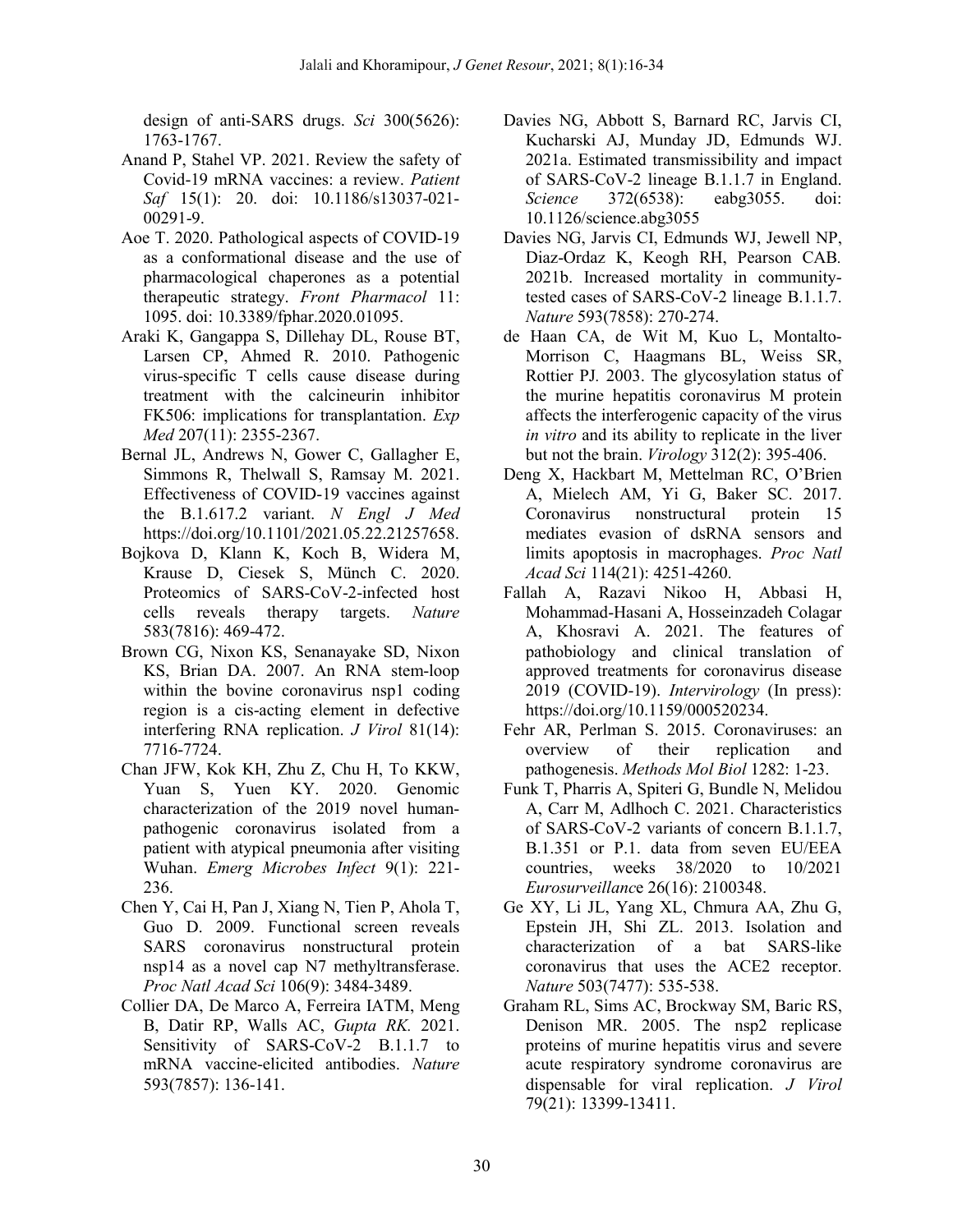- Greaney AJ, Loes AN, Crawford KHD, Starr TN, Malone KD, Chu HY, Bloom JD. 2021. Comprehensive mapping of mutations in the SARS-CoV-2 receptor-binding domain that affect recognition by polyclonal human plasma antibodies. *Cell Host Microbe* 29(3): 463-476.
- Harvey WT, Carabelli AM, Jackson B, Gupta RK, Thomson EC, Harrison EM, Robertson DL. 2021. SARS-CoV-2 variants, spike mutations and immune escape*. Nat Rev Microbiol* 19(7): 409-424.
- Hoffmann M, Hofmann-Winkler H, Krüger N, Kempf A, Nehlmeier I, Graichen L, Pöhlmann S. 2021. SARS-CoV-2 variant B.1.617 is resistant to Bamlanivimab and evades antibodies induced by infection and vaccinatio. *Cell Rep* 109415. https://doi.org/10.1016/j.celrep.2021.109415.
- Hoffmann M, Kleine-Weber H, Schroeder S, Krüger N, Herrler T, Erichsen S, Pöhlmann S. 2020. SARS-CoV-2 cell entry depends on ACE2 and TMPRSS2 and is blocked by a clinically proven protease inhibitor. *Cell* 181(2): 271-280.
- Huang C, Lokugamage KG, Rozovics JM, Narayanan K, Semler BL, Makino S. 2011. Alphacoronavirus transmissible gastroenteritis virus nsp1 protein suppresses protein translation in mammalian cells and in cell-free HeLa cell extracts but not in rabbit reticulocyte lysate. *J Virol* 85(1): 638-643.
- Huang C, Wang Y, Li X, Ren L, Zhao J, Hu Y, Cao B. 2020. Clinical features of patients infected with 2019 novel coronavirus in Wuhan, China. *Lancet* 395(10223): 497-506.
- Ivanov KA, Thiel V, Dobbe JC, Van Der Meer Y, Snijder EJ, Ziebuhr J. 2004a. Multiple enzymatic activities associated with severe acute respiratory syndrome coronavirus helicase. *J Virol* 78(11): 5619-5632.
- Ivanov KA, Ziebuhr J. 2004b. Human coronavirus 229E nonstructural protein 13: characterization of duplex-unwinding, nucleoside triphosphatase, and RNA 5′ triphosphatase activities. *J Virol* 78(14): 7833-7838.
- Jacobs L, van der Zeijst BA, Horzinek MC. 1986. Characterization and translation of transmissible gastroenteritis virus mRNAs*. J Virol* 57(3):1010-1015.
- Jangra S, Ye C, Rathnasinghe R, Stadlbauer D; Personalized Virology Initiative study group, Krammer F, Simon V. 2021. SARS-CoV-2 spike E484K mutation reduces antibody neutralisation. *Lancet Microbe* 2(7): e283 e284.
- Jiang HW, Zhang HN, Meng QF, Xie J, Li Y, Chen H, Tao SC. 2020. SARS-CoV-2 Orf9b suppresses type I interferon responses by targeting TOM70. *Cell Mol Immunol* 17(9): 998-1000.
- Kemp SA, Collier DA, Datir RP, Ferreira IATM, Gayed S, Jahun A, Gupta RK. 2021. SARS-CoV-2 evolution during treatment of chronic infection. *Nature* 592(7853): 277-282.
- Kimura I, Kosugi Y, Wu J, Yamasoba D, Butlertanaka PE, Tanaka LY, *Sato K.* 2021. SARS-CoV-2 Lambda variant exhibits higher infectivity and immune resistance. *BioRxiv* [Preprint]. 07.28.454085. https://doi.org/10.1101/2021.07.28.454085.
- Krafcikova P, Silhan J, Nencka R, Boura E. 2020. Structural analysis of the SARS-CoV-2 methyltransferase complex involved in RNA cap creation bound to sinefungin. *Nat Commun* 11(1): 3717. doi:10.1038/s41467- 020-17495-9.
- Lei J, Kusov Y, Hilgenfeld R. 2018. Nsp3 of coronaviruses: structures and functions of a large multi-domain protein. *Antivir Res* 149: 58-74.
- Liu Q, Johnson RF, Leibowitz JL. 2001. Secondary structural elements within the 3' untranslated region of mouse hepatitis virus strain JHM genomic RNA. *J Virol* 75(24): 12105-12113.
- Lu R, Zhao X, Li J, Niu P, Yang B, Wu H, Tan W. 2020. Genomic characterization and epidemiology of 2019 novel coronavirus: implications for virus origins and receptor binding. *Lancet* 395(10224): 565-574.
- Lukassen S, Chua RL, Trefzer T, Kahn NC, Schneider MA, Muley T, Eils R. 2020. SARS-CoV-2 receptor ACE2 and TMPRSS2 are primarily expressed in bronchial transient secretory cells. *EMBO J* 39(10): e105114. doi: 10.15252/embj.20105114.
- McCallum M, Bassi J, De Marco A, Chen A, Walls AC, Di Iulio J, Veesler D. 2021. SARS-CoV-2 immune evasion by variant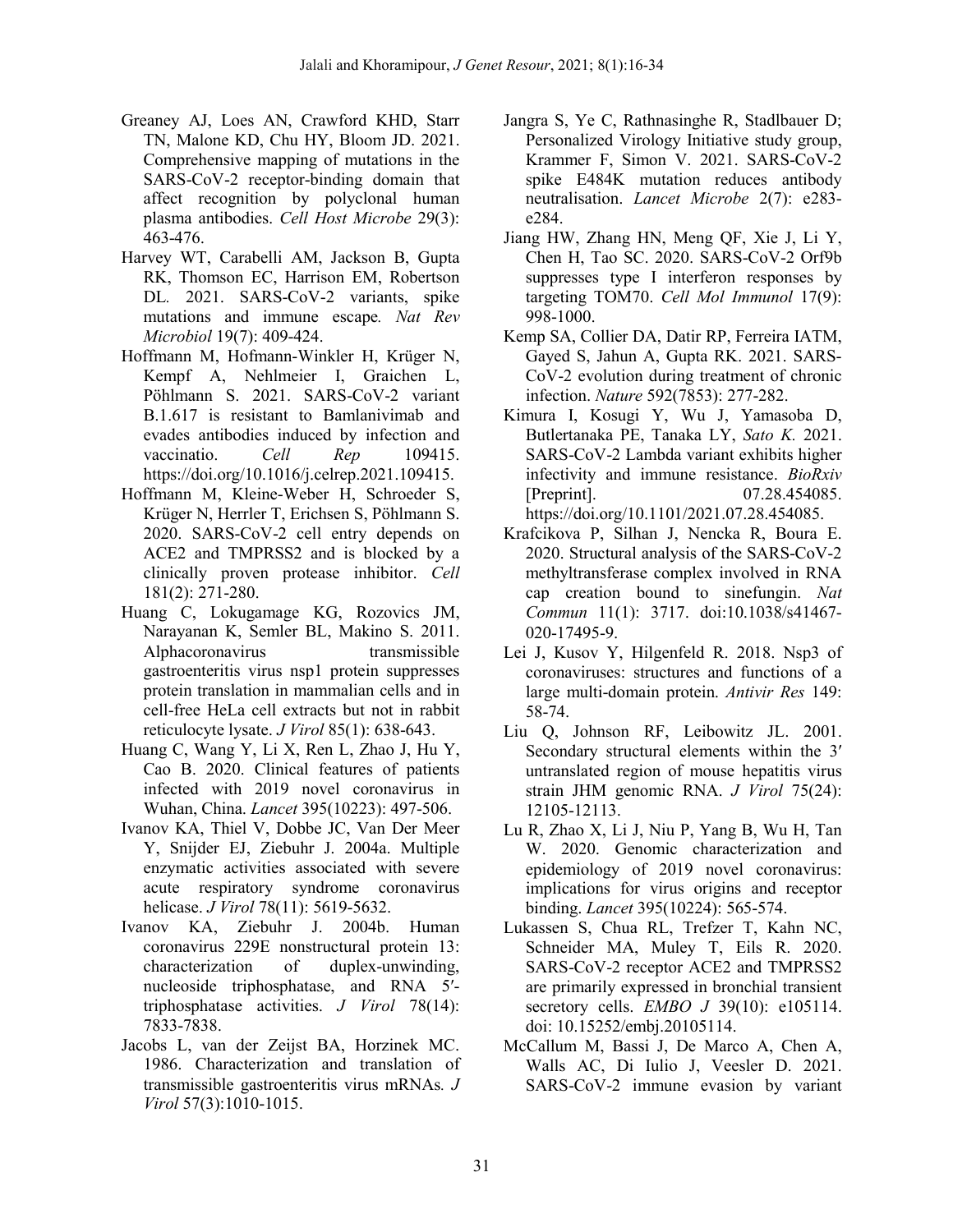B.1.427/B.1.429. *BioRxiv* [Preprint]. https://doi.org/10.1101/2021.03.31.437925.

- Miknis ZJ, Donaldson EF, Umland TC, Rimmer RA, Baric RS, Schultz LW. 2009. Severe acute respiratory syndrome coronavirus nsp9 dimerization is essential for efficient viral growth. *J Virol* 83(7): 3007-3018.
- Minor PD. 2015. Live attenuated vaccines: Historical successes and current challenges. *Virology* 479: 379-392.
- Munster VJ, Koopmans M, van Doremalen N, van Riel D, de Wit E. 2020. A Novel Coronavirus Emerging in China - Key Questions for Impact Assessment. *N Engl J Med* 382(8): 692-694.
- Nelson CA, Pekosz A, Lee CA, Diamond MS, Fremont DH. 2005. Structure and intracellular targeting of the SARScoronavirus Orf7a accessory protein. *Structure* 13(1): 75-85.
- Nelson CW, Ardern Z, Goldberg TL, Meng C, Kuo CH, Ludwig C, Wei X. 2020. Dynamically evolving novel overlapping gene as a factor in the SARS-CoV-2 pandemic. *Elife* 9: e59633. doi: 10.7554/eLife.59633.
- Oostra M, Hagemeijer MC, van Gent M, Bekker CP, Te Lintelo EG, Rottier PJ, de Haan CA. 2008. Topology and membrane anchoring of the coronavirus replication complex: not all hydrophobic domains of nsp3 and nsp6 are membrane spanning. *J Virol* 82(24): 12392- 12405.
- Peiris JS, Chu CM, Cheng VC, Chan KS, Hung IFN, Poon LL, HKU/UCH SARS study group. 2003. clinical progression and viral load in a community outbreak of coronavirusassociated sars pneumonia: a prospective study. *Lancet* 361: 1767-1772.
- Perlman S, Netland J. 2009. Coronaviruses post-SARS: update on replication and pathogenesis. *Nat Rev Microbiol* 7(6): 439- 450.
- Public Health England. SARS-CoV-2 variants of concern and variants under investigation in England Technical briefing 17 2021 [Available from: https://assets.publishing.service.gov.uk/gover nment/uploads/system/uploads/attachment\_da ta/file/997418/Variants\_of\_Concern\_VOC\_T echnical\_Briefing\_17.pdf]
- Qiu Y, Xu K. 2020. Functional studies of the coronavirus nonstructural proteins. *STEMed* 1(2): e39. doi: 10.37175/stemedicine.v1i2.39.
- Ren Y, Shu T, Wu D, Mu J, Wang C, Huang M, Zhou X. 2020. The orf3a protein of sars-cov-2 induces apoptosis in cells. *Cell Mol Immunol* 17(8): 881-883.
- Sakai Y, Kawachi K, Terada Y, Omori H, Matsuura Y, Kamitani W. 2017. Two-amino acids change in the nsp4 of SARS coronavirus abolishes viral replication. *Virology* 510: 165-174.
- Schaecher SR, Mackenzie JM, Pekosz A. 2007. The ORF7b protein of severe acute respiratory syndrome coronavirus (SARS-CoV) is expressed in virus-infected cells and incorporated into SARS-CoV particles. *J Virol* 81(2): 718-731.
- Schoeman D, Fielding BC. 2019. Coronavirus envelope protein: Current knowledge. *Virol J* 16(1): 1-22.
- Shang J, Wan Y, Luo C, Ye G, Geng Q, Auerbach A, Li F. 2020b. Cell entry mechanisms of sars-cov-2*. Proc Natl Acad Sci* 117(21): 11727-11734.
- Shang J, Ye G, Shi K, Wan Y, Luo C, Aihara H, Li F. 2020a. Structural basis of receptor recognition by sars-cov-2. *Nature* 581(7807): 221-224.
- Sharma K, Koirala A, Nicolopoulos K, Chiu C, Wood N, Britton PN. 2021, Vaccines for covid-19: where do we stand in 2021? *Paediatr Respir Rev* Mini-symposium: COVID 19: The second year. https://doi.org/10.1016/j.prrv.2021.07.00.
- Shi J, Wen Z, Zhong G, Yang H, Wang C, Huang B, Bu Z. 2020. Susceptibility of ferrets, cats, dogs, and other domesticated animals to sars-coronavirus 2. *Science* 368(6494): 1016-1020.
- Snijder EJ, Bredenbeek PJ, Dobbe JC, Thiel V, Ziebuhr J, Poon LL, Gorbalenya AE. 2003. Unique and conserved features of genome and proteome of SARS-coronavirus, an early split-off from the coronavirus group 2 lineage. *J Mol Biol* 331(5): 991-1004.
- Song W, Gui M, Wang X, Xiang Y. 2018. Cryo-EM structure of the SARS coronavirus spike glycoprotein in complex with its host cell receptor ACE2. *PLoS Pathog* 14(8):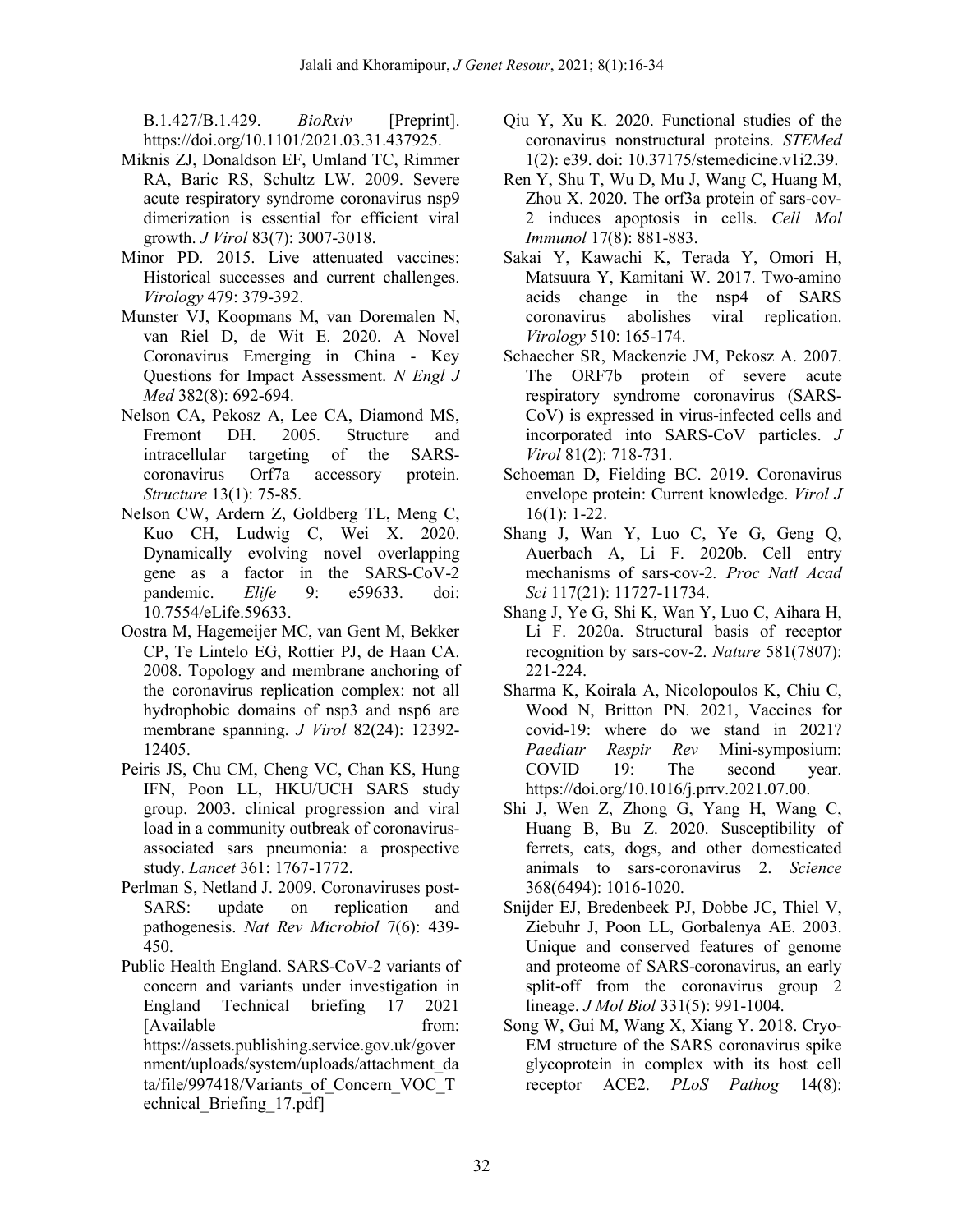e1007236. doi:

10.1371/journal.ppat.1007236.

- Song Z, Xu Y, Bao L, Zhang L, Yu P, Qu Y, Qin C. 2019. From SARS to MERS, thrusting coronaviruses into the spotlight. *Viruses* 11(1): 59. doi: 10.3390/v11010059.
- Starr TN, Greaney AJ, Hilton SK, Ellis D, Crawford KHD, Dingens AS, Bloom JD. 2020. Deep Mutational scanning of SARS-CoV-2 receptor binding domain reveals constraints on folding and ACE2 binding. *Cell* 182(5): 1295-1310.
- Su S, Wong G, Shi W, Liu J, Lai ACK, Zhou J, Gao GF. 2016. Epidemiology, genetic recombination, and pathogenesis of coronaviruses. *Trends Microbiol* 24(6): 490- 502.
- Subissi L, Posthuma CC, Collet A, Zevenhoven-Dobbe JC, Gorbalenya AE, Decroly E, Imbert I. 2014. One severe acute respiratory syndrome coronavirus protein complex integrates processive RNA polymerase and exonuclease activities. *Proc Natl Acad Sci* 111(37): 3900-3909.
- Tan HX, Juno JA, Lee WS, Barber-Axthelm I, Kelly HG, Wragg KM, Wheatley AK. 2021. Immunogenicity of prime-boost protein subunit vaccine strategies against SARS-CoV-2 in mice and macaques. *Nat Commun*  $12 \cdot 1 - 10$
- Tok TT, Tatar G. 2017. Structures and functions of coronavirus proteins: molecular modeling of viral nucleoprotein. Int. *J Virol Infect Dis* 2(1): 001-007.
- V'Kovski P, Kratzel A, Steiner S, Stalder H, Thiel V. 2021. Coronavirus biology and replication: Implications for SARS-CoV-2. *Nat Rev Microbiol* 19(3): 155-170.
- Vrba SM, Kirk NM, Brisse ME, Liang Y, Ly H. 2020. Development and applications of viral vectored vaccines to combat zoonotic and emerging public health threats. *Vaccines* 8(4): 680. doi: 10.3390/vaccines8040680.
- Walker PJ, Siddell SG, Lefkowitz EJ, Mushegian AR, Dempsey DM, Dutilh BE, Davison AJ. 2019. Changes to virus taxonomy and the international code of virus classification and nomenclature ratified by the group of viruses (2019). *Arch Virol* 164(9): 2417-2429.
- Wan Y, Shang J, Graham R, Baric RS, Li F. 2020. Receptor recognition by the novel coronavirus from Wuhan: an analysis based on decade-long structural studies of SARS coronavirus. *J Virol* 94(7): e00127-20.
- Wang P, Nair MS, Liu L, Iketani S, Luo Y, Guo Y, Ho DD. 2021. Antibody resistance of SARS-CoV-2 variants B.1.351 and B.1.1.7. *Nature* 593(7857):130-135.
- Wibmer CK, Ayres F, Hermanus T, Madzivhandila M, Kgagudi P, Oosthuysen B, Moore PL. 2021. SARS-CoV-2 501Y.V2 escapes neutralization by South African COVID-19 donor plasma. *Nat Med* 27(4):622-625.
- Wise J. 2021. Covid-19: the E484K mutation and the risks it poses. *BMJ* 372: n359.
- Woo PC, Lau SK, Lam CS, Lau CC, Tsang AK, Lau JH, Yuen KY. 2012. Discovery of seven novel Mammalian and avian coronaviruses in the genus Deltacoronavirus supports bat coronaviruses as the gene source of Alphacoronavirus and Betacoronavirus and avian coronaviruses as the gene source of Gammacoronavirus and Deltacoronavirus*. J Virol* 86(7): 3995- 4008.
- Word Health Organization. 2021. COVID-19 weekly epidemiological update edition 55, published 31 August 2021 [Available from: https://www.who.int/publications/m/item/wee kly-epidemiological-update-on-covid-19--- 31-august-2021].
- Yoshimoto FK. 2020. The Proteins of Severe Acute respiratory syndrome coronavirus-2 (SARS CoV-2 or n-COV19), the cause of COVID-19. *Protein J* 39(3): 198-216.
- Zhai Y, Sun F, Li X, Pang H, Xu X, Bartlam M, Rao Z. 2005. Insights into SARS-CoV transcription and replication from the structure of the nsp7-nsp8 hexadecamer. *Nat Struct Mol Biol* 12(11): 980- 986.
- Zhang L, Lin D, Sun X, Curth U, Drosten C, Sauerhering L, Hilgenfeld R. 2020b. Crystal structure of SARS-CoV-2 main protease provides a basis for design of improved alpha-ketoamide inhibitors. *Science* 368(6489): 409- 412.
- Zhang T, Wu Q, Zhang Z. 2020a. Probable pangolin origin of SARS-CoV-2 associated with the COVID-19 outbreak*. Curr Biol* 30(7): 1346-1351.